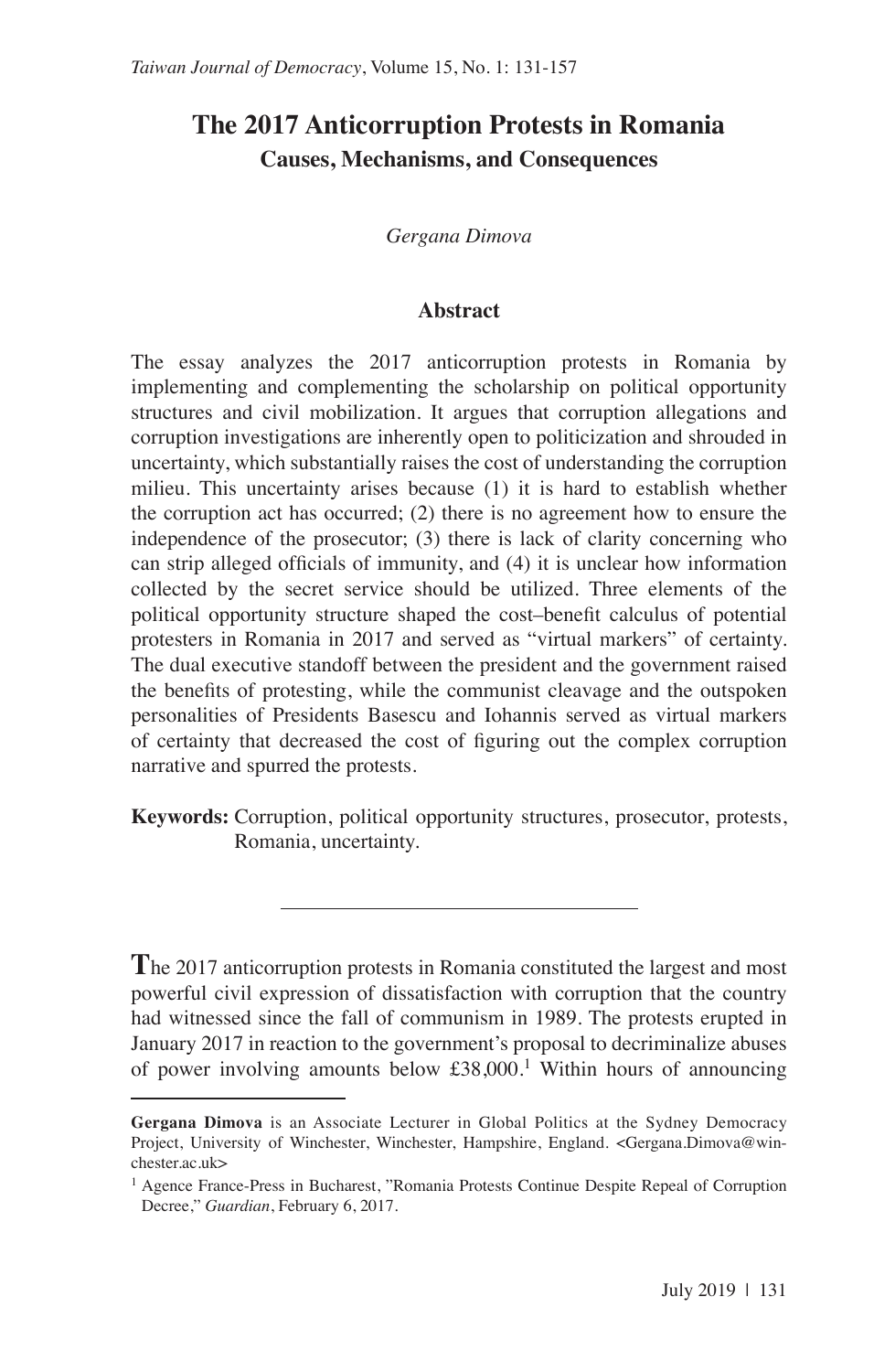the decree, thousands had gathered in Victory Square in the center of the capital, Bucharest. The protests further gathered speed throughout February and continued sporadically during 2017 and 2018. On Sunday of the week in which the controversial law was revealed, about 30,000 people marched to the parliament in Bucharest, while roughly 20,000 held rallies in about seventy cities across the country.2 The protesters managed to make the government cancel its draft law.

The essay seeks to answer the question: How can the powerful and public eruption of societal intolerance of corruption be explained? The essay anchors its analysis in the theoretical insights of the literature on "political opportunity structures."<sup>3</sup> In particular, it suggests that there are three elements of political opportunity structures that played a vital role in the 2017 anticorruption protests in Romania: the communist cleavage, the dual executive arrangement, and the clear and expressive positions of influential politicians. To reveal the lasting significance of these factors, and to look for overarching commonalities, parallels are drawn between the 2017 protests and the protests which led to the 2007 and 2012 presidential impeachment referenda.

The essay further complicates the analytical narrative of political opportunity structures by introducing two elements: a cost-benefit analysis and the notion of uncertainty. The cost-benefit analysis refers to the trade-off that protesters face between the cost of taking part in protests and the benefits. It is important to keep track of both the motivations and the discouragements that protesters face, rather than focusing only on the conditions that facilitate protests. Apart from not being one-sided, such a cost-benefit analysis is dynamic as it considers the relative rather than the absolute importance of each factor. The element of uncertainty, as viewed in this essay, suggests that a great degree of uncertainty envelops allegations of and investigations of corruption. This treatment of uncertainty diverges from traditional accounts of situational uncertainty, which is inherent in every situation in which multiple actors with various preferences must react to the particular circumstances. It complements such fundamental uncertainty by highlighting the unreliability of corruption allegations, which by default involve secret activity; thus, finding out the facts is a fraught process.

In addition, there is procedural uncertainty, which stems from the lack of clarity about whether the investigation process is biased or weaponized by a certain political party to fight political opponents. Particularly, there is

<sup>2</sup> Daniel Boffey, "Romanians Protest against Weakening of Anti-Corruption Powers," *Guardian*, November 27, 2017.

<sup>3</sup> David S. Meyer and Debra C. Minkoff, "Conceptualizing Political Opportunity," *Social Forces* 82, no. 4 (2004): 1457-1492; David S. Meyer and Suzanne Staggenborg, "Movements, Countermovements, and the Structure of Political Opportunity," *American Journal of Sociology*  101, no. 6 (1996): 1628-1660; and Bart Cammaerts, "Protest Logics and the Mediation Opportunity Structure," *European Journal of Communication* 27, no. 2 (2012): 117-134.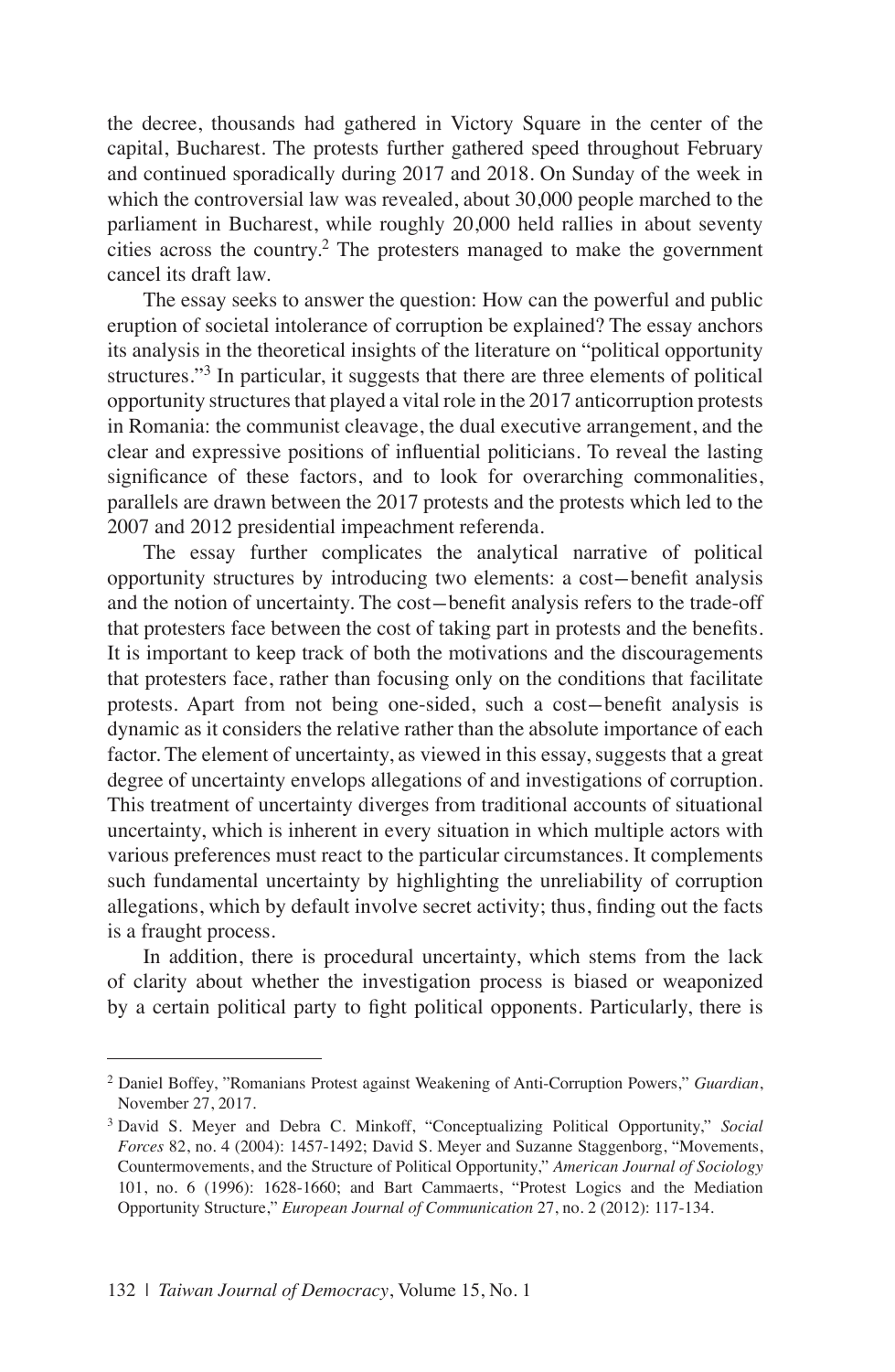no agreement as to who should appoint the prosecutor, who should make the decision whether to strip office holders of their immunity (so they can be investigated), or how intelligence information ascertaining corrupt acts should be gathered and utilized. Thus, corruption investigations by default are open to claims of politicization, and, consequently, it is very hard for the public to ascertain who is corrupt and who is instrumentalizing corruption allegations. In short, corruption is pervaded by uncertainty, and this uncertainty increases the cost to potential protesters of their assessment of who is corrupt and whether to protest.

Figures 1 and 2 depict how the elements of the political opportunity structures, the cost-benefit analysis, and the notion of uncertainty come together in the present analysis. The first element that decreases uncertainty and decreases the cost of protesting is the communist cleavage. The essay analyzes several aspects of a rough but meaningful equivalency between the fight against communism and the fight against corruption. The communist legacy serves as a virtual marker that positions various players on the corruption and anticorruption chess board. The second condition that decreases uncertainty and decreases the cost of taking part in the protests is the clear position of signature public figures in relation to the corruption charges. Such politicians are Presidents Basescu and Iohannis, as well as the chairman of the Social Democratic Party (PSD), Liviu Dragnea. Finally, the institutional stalemate between the president, on the one hand, and the parliament and the government, on the other hand, raises the benefits of participating in the protests, as it shows that there are two roughly equal voices in the corruption struggle and that protests are influential because they could break the impasse and serve as an arbiter.

### Figure 1. Political Opportunity Structures and Cost-Benefit Analysis in the 2017 Romanian Anticorruption Protests



July 2019 | 133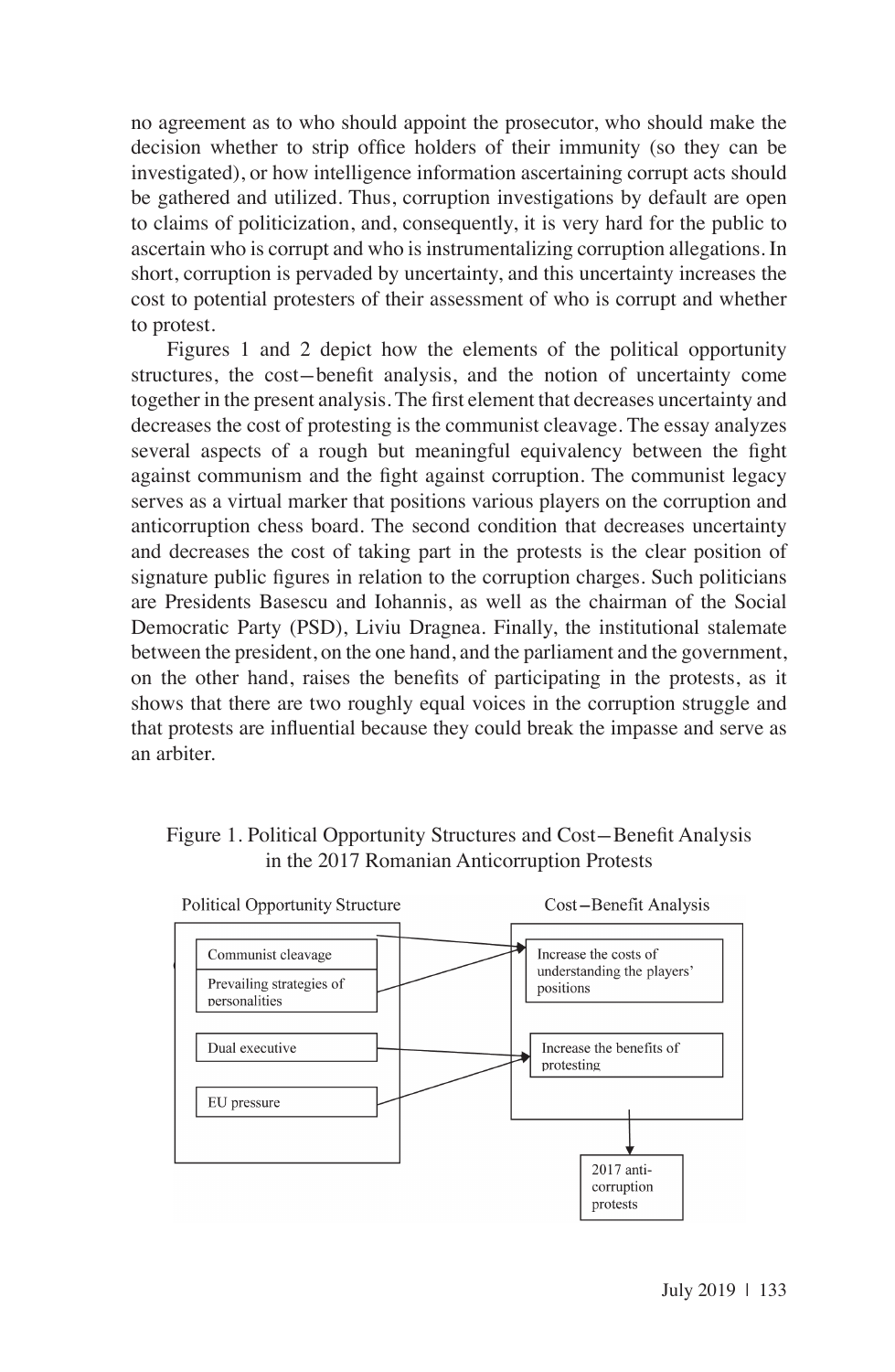The essay proceeds as follows. First, it zooms in on a particular theoretical model of social movements and explains how the notion of uncertainty as well as a cost-benefit analysis can enrich and complement this analytical account of protests. Second, it discusses why corruption allegations and investigations are vulnerable to charges of politicization, thus greatly increasing the level of uncertainty. This level of uncertainly raises the cost of establishing who is corrupt and, consequently, whether to participate in protests. Third, the essay focuses on the three theoretical elements of the political opportunity structure that help explain the Romanian protests: the dual executive arrangement, the positions of Presidents Klaus and Basescu, and the communist cleavage. The essay concludes by gauging the success and dangers surrounding the Romanian 2017 anticorruption protests as well as the country's broader fight against highlevel corruption.

# **Overview: Political Opportunity Structures and the Anticorruption Protests in Romania**

Using the prism of the 2017-2018 protests in Romania, the essay seeks to implement as well as to complement scholarship on civil protests. It argues that the model of political opportunity structures summarized by Hanspeter Kriesi et al.<sup>4</sup> has considerable explanatory power in relation to the 2017 anticorruption protests. In particular, Kriesi's model focuses on three determinants of political opportunity structures: the structures of political institutions, cleavage structures, and prevailing strategies. Given the rich scholarship on political movements, the model presented by Kriesi is highly selective. It prioritizes only a few elements of the political opportunity structures in relation to a wide range of other variables, such as changes in public policy, international alliances, the constraints on state policy, state capacity, and the geographic scope and repressive capacity of governments, to cite just a few conditions.<sup>5</sup> It also abstracts from protests against economic grievances and global injustice<sup>6</sup> and from considerations of the role of a free press and social capital.<sup>7</sup> It should be noted, however, that the pressure from the EU commission to implement anticorruption reforms was a very important factor, particularly prior to the

<sup>4</sup> Hanspeter Kriesi, ed., *New Social Movements in Western Europe: A Comparative Analysis*, vol. 5 (Minneapolis: University of Minnesota Press, 1995).

<sup>&</sup>lt;sup>5</sup> For a comprehensive review of the protest literature, refer to David S. Meyer, "Protest and Political Opportunities," *Annual Review of Sociology* 30 (2004): 135.

<sup>6</sup> Isabel Ortiz, Sara Burke, Mohamed Berrada, and Hernán Cortés, "World Protests 2006-2013" (New York: Initiative for Policy Dialogue, 2013), and Donatella Della Porta, "Critical Trust: Social Movements and Democracy in Times of Crisis," *Cambio. Rivista sulle Trasformazioni Sociali* [Exchange: Journal of Social Transformations] 2, no. 4 (2012): 33-43.

<sup>7</sup> Alina Mungiu-Pippidi, "Controlling Corruption through Collective Action," *Journal of Democracy* 24, no. 1 (2013): 101-115.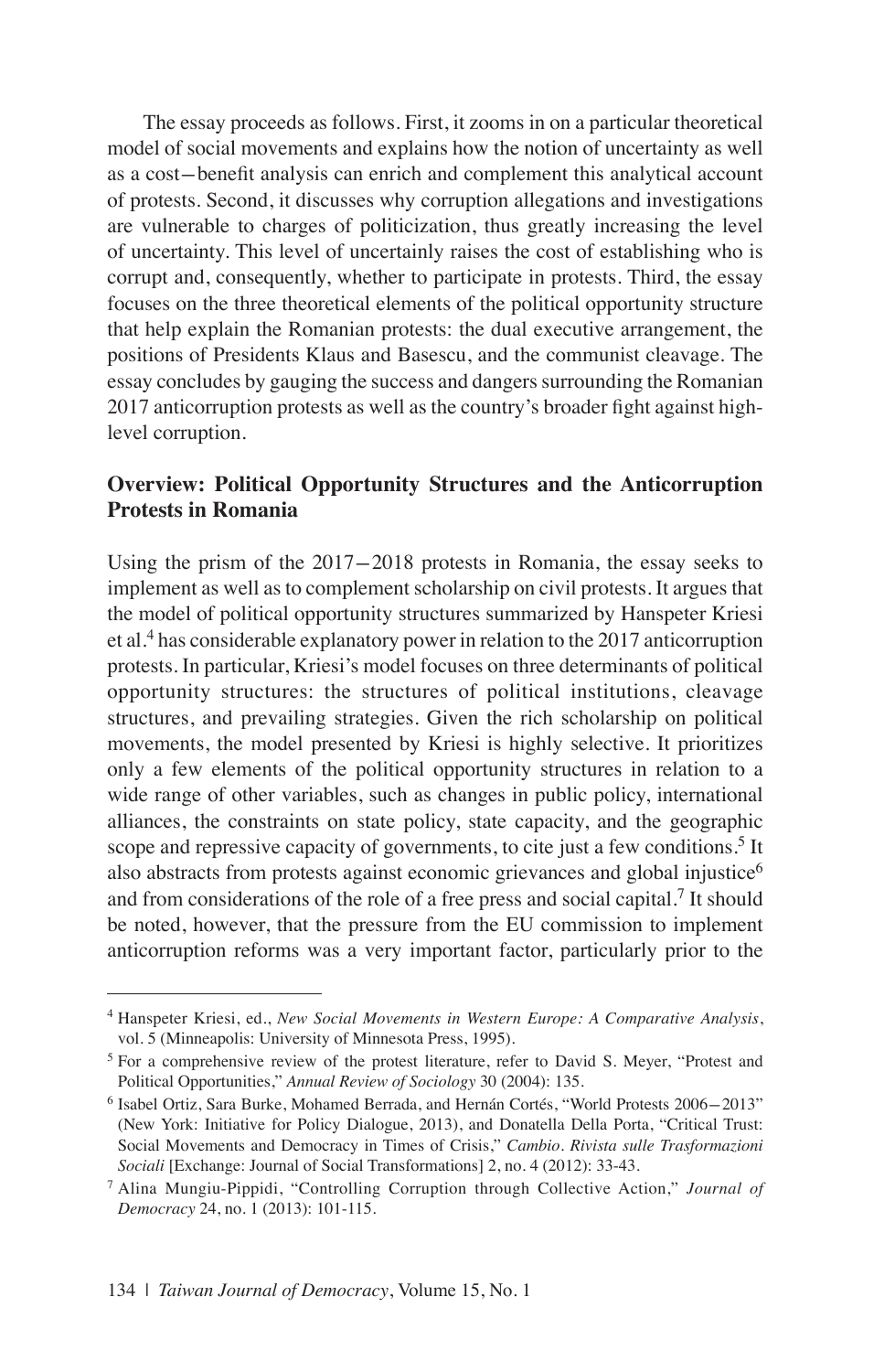2007 accession of Romania to the European Union (EU).<sup>8</sup> Despite its highly selective and succinct nature, Kriesi's model is implemented and adopted, here, as the case study of the Romanian protests has proven well-suited to being explained by such a theoretical framework, as will be demonstrated below.

The essay modifies Kriesi's framework in two main ways: (1) by adding a discussion of a specific type of uncertainty that pervades corruption allegations, and (2) by explaining how the elements of the political opportunity structures outlined by Kriesi change the cost-benefit calculus of protesters. The element of certainty has played a role in other accounts of protests movements. For example, John Jost et al. hypothesize that there is a link between the level of uncertainty and "increasing the salience of uncertainty [which] will lead to decreased rather than increased support for system-challenging protest behaviour." In their case, the authors single out the psychological uncertainty stemming from disrupting the status quo. $9$  They argue that such uncertainty is generally unsettling, and protesters try to avoid it. Andreas Schedler also envisions the important role of uncertainty as a driver that "constrains actors and forces them to react."10 Schedler differentiates between informational and institutional uncertainty. In every situation, there is an inherent situational uncertainty related to what preferences other actors have and which of these preferences they will act upon.

The uncertainty stemming from corruption allegations adds to the mentioned types of uncertainties. This is so because corruption by default is a hidden activity. The facts of corruption are never fully known. There is always a lingering doubt that corruption allegations could be politicized, instrumentalized, and weaponized. Because of this inherent secrecy, it is very costly for the average Romanian to determine whether an office holder is rightly accused. In addition, uncertainty is related to the lack of clear rules explaining when an investigation into corruption allegations is independent or biased. Specifically, there is no scholarly, political, or any other agreement as to what types of procedures regarding the appointment of prosecutors, stripping incumbents of immunity, or using intelligence information guarantee

<sup>8</sup> Mihaiela Ristei, "The Politics of Corruption: Political Will and the Rule of Law in Post-Communist Romania," *Journal of Communist Studies and Transition Politics* 26, no. 3 (2010): 341-362; Alina Mungiu-Pippidi, "The Good, the Bad and the Ugly: Controlling Corruption in the European Union," Hertie School of Governance, Berlin, 2013; and Mihaiela Ristei Gugiu, "EU Enlargement and Anticorruption: Lessons Learned from Romania," *Journal of European Integration* 34, no. 5 (2012): 429-446.

<sup>9</sup> John T. Jost, Vagelis Chaikalis-Petritsis, Dominic Abrams, Jim Sidanius, Jojanneke Van Der Toorn, and Christopher Bratt, "Why Men (and Women) Do and Don't Rebel: Effects of System Justification on Willingness to Protest," *Personality and Social Psychology Bulletin* 38, no. 2 (2012): 197-208.

<sup>10</sup> Andreas Schedler, *The Politics of Uncertainty: Sustaining and Subverting Electoral Authoritarianism* (Oxford: Oxford University Press, 2013), 21.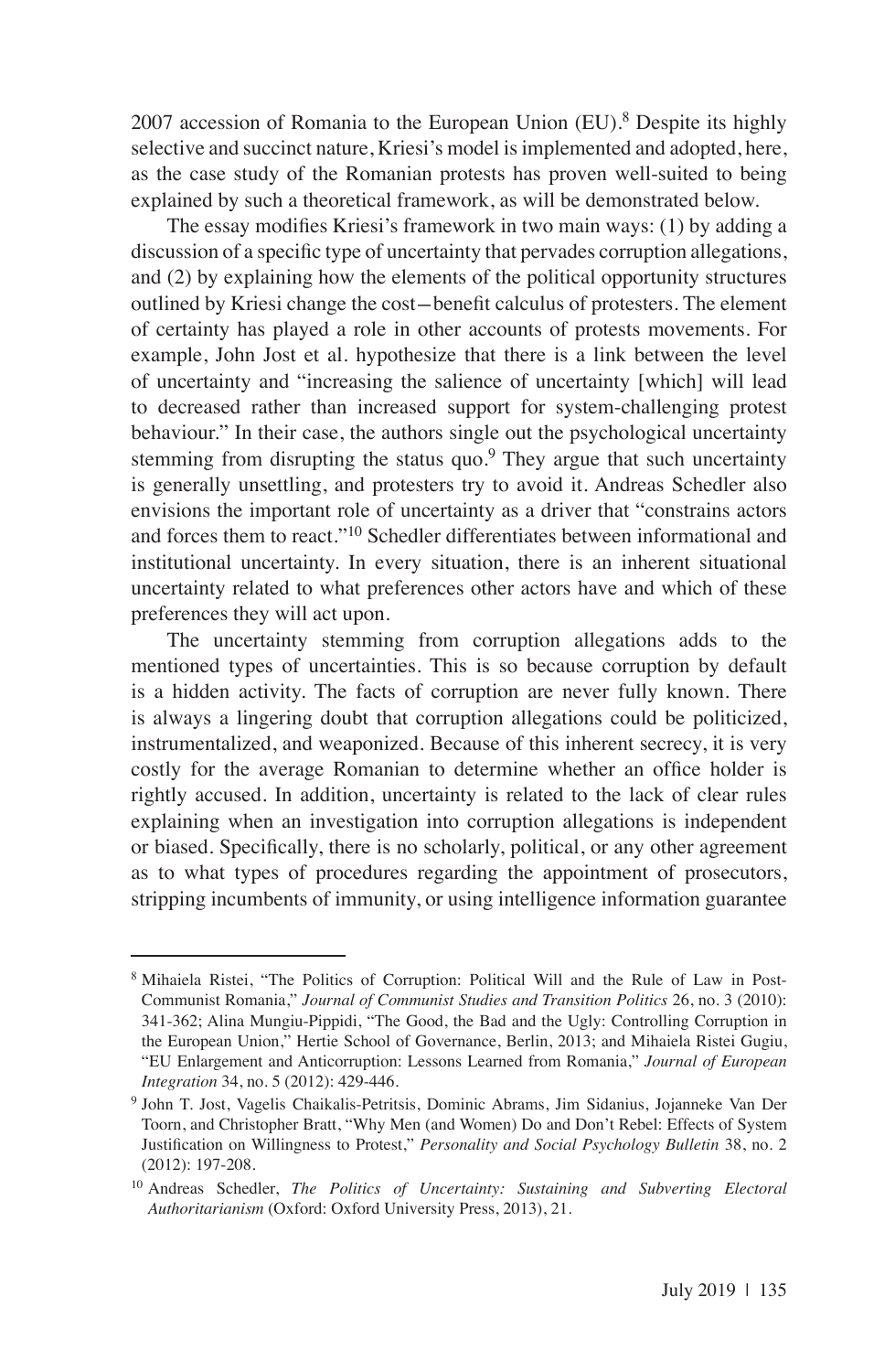an unbiased investigative process. Overall, corruption allegations increase the cost of participating in anticorruption protests.

The second way in which the present analysis modifies and develops Kriesi's analytical framework is by incorporating the cost-benefit calculus. The costbenefit analysis is introduced, here, because it provides a two-dimensional and interactive account of the constraints and motivations that protesters face. In a way, the cost-benefit analysis mimics the voting paradox.<sup>11</sup> Protesting can be costly and offers few tangible benefits.<sup>12</sup> The benefits of protest participation are small because it is hard to gauge how the participation of just one more person would add to the impact of a wide protest. In a way, protesters face the typical free-rider problem, which leads them to prefer that somebody else protests, while they reap the benefits.<sup>13</sup> While the benefits of protesting are low, the costs are high because protesters must give up other activities, such as work and leisure pursuits.<sup>14</sup>

There are several steps in which the present analysis applies the costbenefit analysis to Kriesi's model of the political opportunity structure in the context of the 2017 anticorruption protests in Romania. It substitutes the terms of the "interaction context" with a cost-benefit analysis. Instead of focusing on repression, reform, threat, and chances of success, it develops a cost-benefit analysis that unpacks the causal mechanisms through which the elements of the political opportunity structure led to the 2017 protests. It argues that the stand-off created by the dual-executive arrangement increased the benefits of participating in the protests, while the post-communist cleavage and the clear positions of influential politicians decreased the cost of participating.

The variable "structures of political institutions" outlined in Kriesi's model relates to the dual-executive nature of the Romanian political system. This dual-executive arrangement refers to the fact that the president is directly elected and that there is a certain legal ambiguity as to the distribution of powers between the prime minister and the president.15 The essay argues

<sup>&</sup>lt;sup>11</sup> Mark B. Garman and Morton I. Kamien, "The Paradox of Voting: Probability Calculations," *Behavioral Science* 13, no. 4 (1968): 306-316.

<sup>12</sup> Martijn Van Zomeren and Russell Spears, "Metaphors of Protest: A Classification of Motivations for Collective Action," *Journal of Social Issues* 65, no. 4 (2009): 661-679; Martijn Van Zomeren, Colin Wayne Leach, and Russell Spears, "Protesters as 'Passionate Economists': A Dynamic Dual Pathway Model of Approach Coping with Collective Disadvantage," *Personality and Social Psychology Review* 16, no. 2 (2012): 180-199; and Jürgen Meyerhoff and Ulf Liebe, "Protest Beliefs in Contingent Valuation: Explaining Their Motivation," *Ecological Economics*  57, no. 4 (2006): 583-594.

<sup>13</sup> Anthony R. Oberschall, "Rational Choice in Collective Protests," *Rationality and Society* 6, no. 1 (1994): 79-100, and Will H. Moore, "Rational Rebels: Overcoming the Free-Rider Problem," *Political Research Quarterly* 48, no. 2 (1995): 417-454.

<sup>14</sup> Ibid., 79-100.

<sup>&</sup>lt;sup>15</sup> Sergiu Gherghina and Sergiu Miscoiu, "The Failure of Cohabitation: Explaining the 2007 and 2012 Institutional Crises in Romania," *East European Politics and Societies* 27, no. 4 (2013): 668-684, and Thomas Herzfeld and Christoph Weiss, "Corruption and Legal (In)Effectiveness: An Empirical Investigation," *European Journal of Political Economy* 19, no. 3 (2003): 621-632.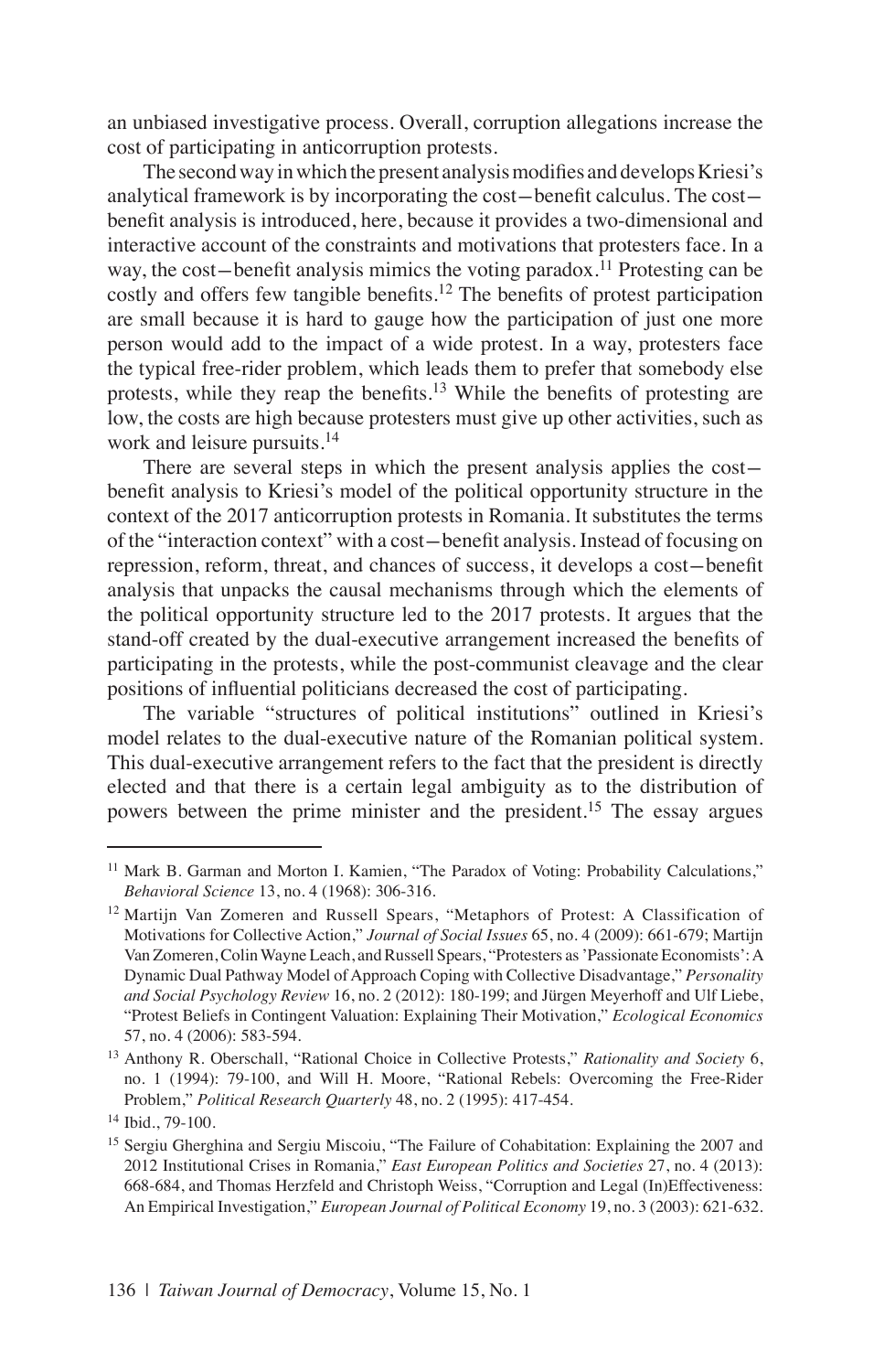that this structure of the political institutions has created repeated stand-offs between presidential and governmental executives, and that such impasse has vastly increased the benefits of supporting one side or the other. The benefits of participating increase in a critical situation with roughly similar distribution of power because potential protesters may think that they can tip the balance of power. Protests allow the president, on the one hand, and parliament or the government, on the other hand, to claim popular support.

Developing Kriesi's model further, the essay conjectures that the communist cleavage is an important manifestation of the "cleavage structure" and that the clear positions of influential politicians are a manifestation of "prevailing strategies." Taken together, the communist cleavage and the clear positions of popular politicians decrease the cost of participating in protests. This is so because these two elements of the political opportunity structure serve as markers of certainty, which indicate who is thought to have ulterior motives behind rescinding the corruption law. The colorful or expressive personalities of leaders such as President Basescu and President Iohannis decrease uncertainty inherent in the corruption context. Even if a potential protester cannot determine whether a politician is corrupt, the protester is more likely to have a position if a politician favored by him or her has expressed a public stand on the subject. Public positions cut the cost of sorting through the complicated corruption context and the mutual assertions of politicizing corruption allegations. The communist cleavage also decreases uncertainty because, to simplify the narrative greatly, there is an understanding which suggests that the former communist party, PSD, is believed to be largely the target of such allegations, and a reversal of the anticorruption process is perceived as a return to communism.

#### **Uncertainty and Secrecy of Corruption Allegations**

Uncertainty pervades the fight against corruption. It is extremely hard for Romanians, or indeed any country's citizenry, to judge the veracity of corruption charges. At the bottom of this uncertainty is the very nature of corruption, which by definition is a "hidden activity"; thus, a lengthy and fraught process of establishing the facts is always necessary. Unlike unemployment or inflation, for example, which is calculated according to a mathematical formula that utilizes commonly accessible information, corruption is engulfed in secrecy. The hidden nature of corruption charges leaves open two opportunities: to fabricate the charges, and to argue that even proven charges are instrumentalized by the political opposition. The most common suspicion surrounding corruption charges is that they are used to shame or blackmail a person of power so that he or she resigns or embarks on a course of policy. Examples of politicizing justice under the pretext of corruption abound.

For example, on June 9, 2018, around 150,000 people cheered the chairman of the PSD, Liviu Dragnea, who argued that prosecutorial investigations are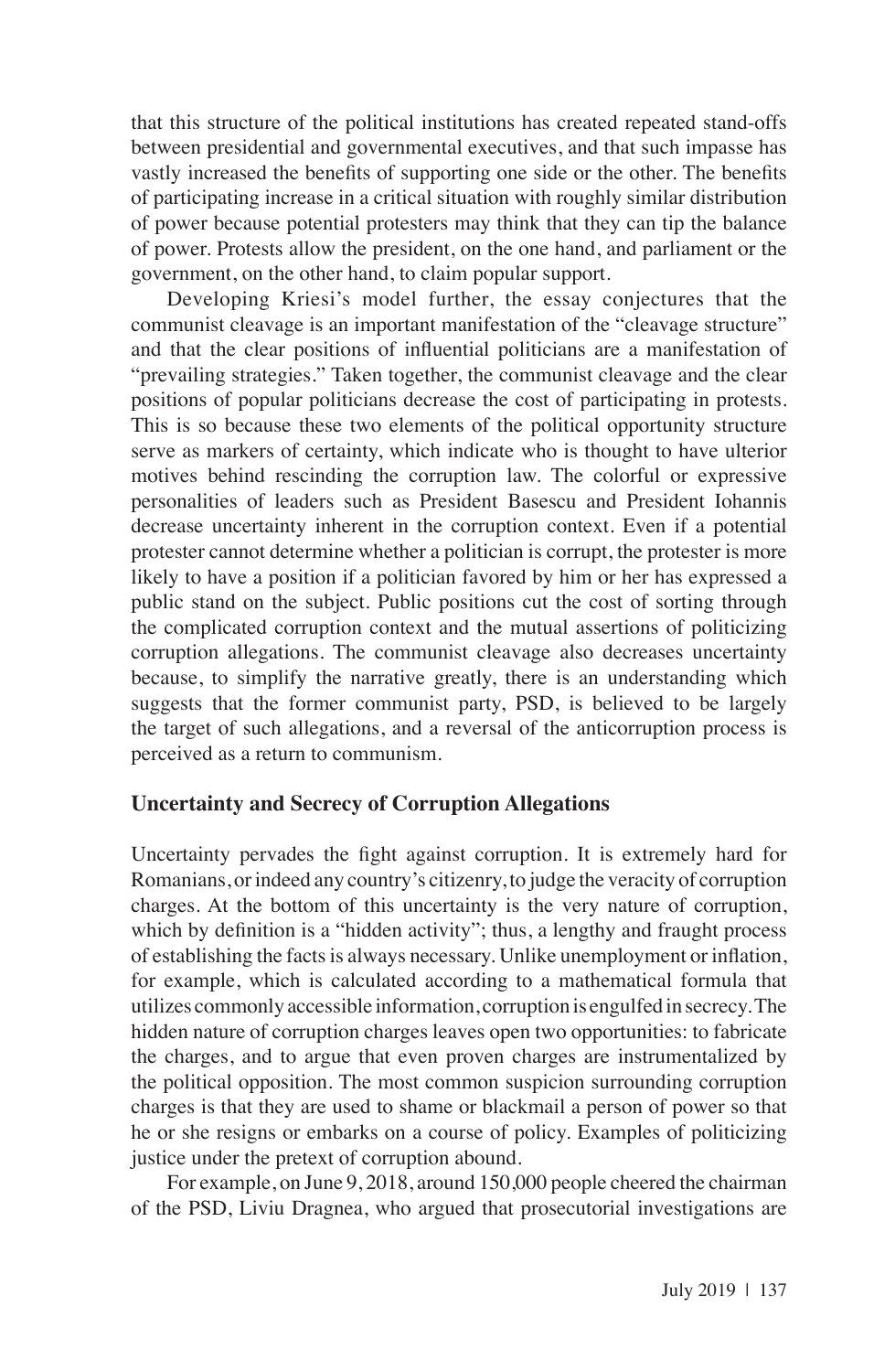#### Figure 2. Romanian 2017 Anticorruption Protests: Implementation and Complementing Kriesi's Framework



corrupt and fabricated. He said: "It doesn't even matter if you're guilty or not... . The corrupt prosecutors are still here... . You've seen them on TV fabricating cases, falsifying statements. You've heard them threatening witnesses."<sup>16</sup> The "constitutional court" was "labeled a 'political court'" and it was believed that "prosecutors decide[d] who [won] elections."<sup>17</sup> At the same time, others argued that Dragnea had been trying to smear the prosecutors because, just ten days after he made these allegations, he received a prison sentence of seven and a half years for fraudulently placing his acquaintances on the state payroll. Thus, to make matters even more complicated, it is argued that the allegations of politicizing investigations are politicized: "No one is spelling it out like that, but it appears as if the PSD wants to save its

<sup>16</sup> Ioana Burtea, "Divide and Conquer: How Romania Lost the War on Corruption," *Balkan Insight*, December 6, 2018.

<sup>17</sup> Alina Mungiu-Pippidi, "Romania's Italian-Style Anticorruption Populism," *Journal of Democracy* 29, no. 3 (2018): 104-116.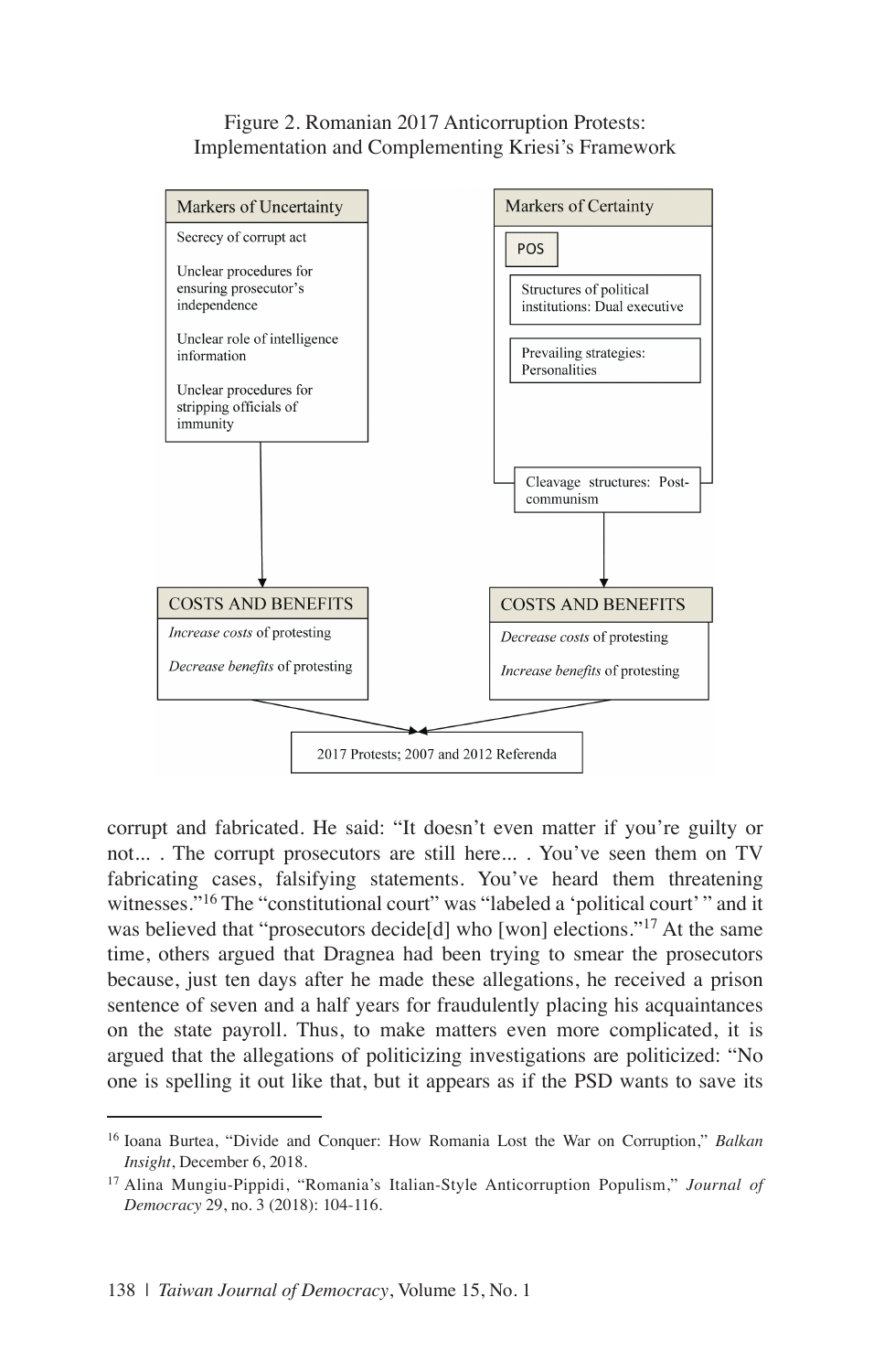own members [from the possibility of corruption investigations]."18 Hence, the entire climate of corruption allegations and investigations is particularly open to politicization and instrumentalization, vastly increasing the level of uncertainty. It is because of this level of uncertainty that the elements of the political opportunity structures are so effective in defining the costs and benefits of protests in particular ways. In an environment of ambiguity and contentious politics, monikers of certainty enabling orientation acquire particular significance.

#### *Uncertainty and the Investigation of Corruption Allegations*

Claims that the prosecutor is biased are easy to make and hard to dismiss. These efforts at politicization greatly increase uncertainty and make it very costly for the public to assess who is right. The dismissals of two leading anticorruption figures were greatly politicized in Romania: the dismissal of Justice Minister Monica Macovei, who was a bone of contention, giving rise to the 2007 constitutional crisis, and the dismissal of Prosecutor Laura Kovesi, which constituted the seeds of conflict that led to the 2017 protests. Macovei's dismissal sparked many and highly divergent views, which complicated the corruption narrative. Those who argued that her dismissal was a political hit job pointed out that the timing looked suspicious: she was dismissed just weeks after Romania became a member of the EU, which made a point of judging Romania based on its anticorruption efforts. As soon as the EU membership was a fact, the Romanian parliament moved to dismiss the justice minister. Macovei, in turn, defended herself by suggesting that she was dismissed by people who felt threatened by her investigations.<sup>19</sup> On the other hand, uncertainty was rife as parliament and the senate criticized her for "discrediting the legislative work which is being done."20 To increase the level of uncertainty and confusion even more, others argued that Macovei was simply the darling of the EU, which sought as many convictions as possible and applauded the fact that she was "the first member of civil society to be put in a key position."21 Yet, others accused Macovei of being a Soros-aligned activist. Allegations that Macovei and Soros Foundation Council president, Renate Weber, "were so well-connected with one another through Sorosrelated NGOs that they even rode together to their first day of work in the Romanian capital"22 added to the confusion about the independence of the anticorruption investigations.

<sup>18</sup> Burtea, "Divide and Conquer."

<sup>19</sup> Matthew Brunwasser, "Crusading Justice Minister Is Excluded from Romania Cabinet," *New York Times*, April 3, 2007.

 $20$  Ibid.

<sup>21</sup> Andreea Flintoaca-Cojocea, "The Fight against High-Level Corruption in Romania: How Efficient Was Europeanization in Reducing Corruption?" (Ph.D. Diss., University of Louvain, Belgium, 2012-2013), https://www.academia.edu/5763924/The\_fight\_against\_high-level\_ corruption\_in\_Romania\_how\_efficient\_was\_Europeanization\_in\_reducing\_corruption (accessed June 15, 2019), 168.

<sup>22</sup> Jacob Grandstoff, "Soros in Romania" (Washington, DC: Capital Research Center, February 5, 2018).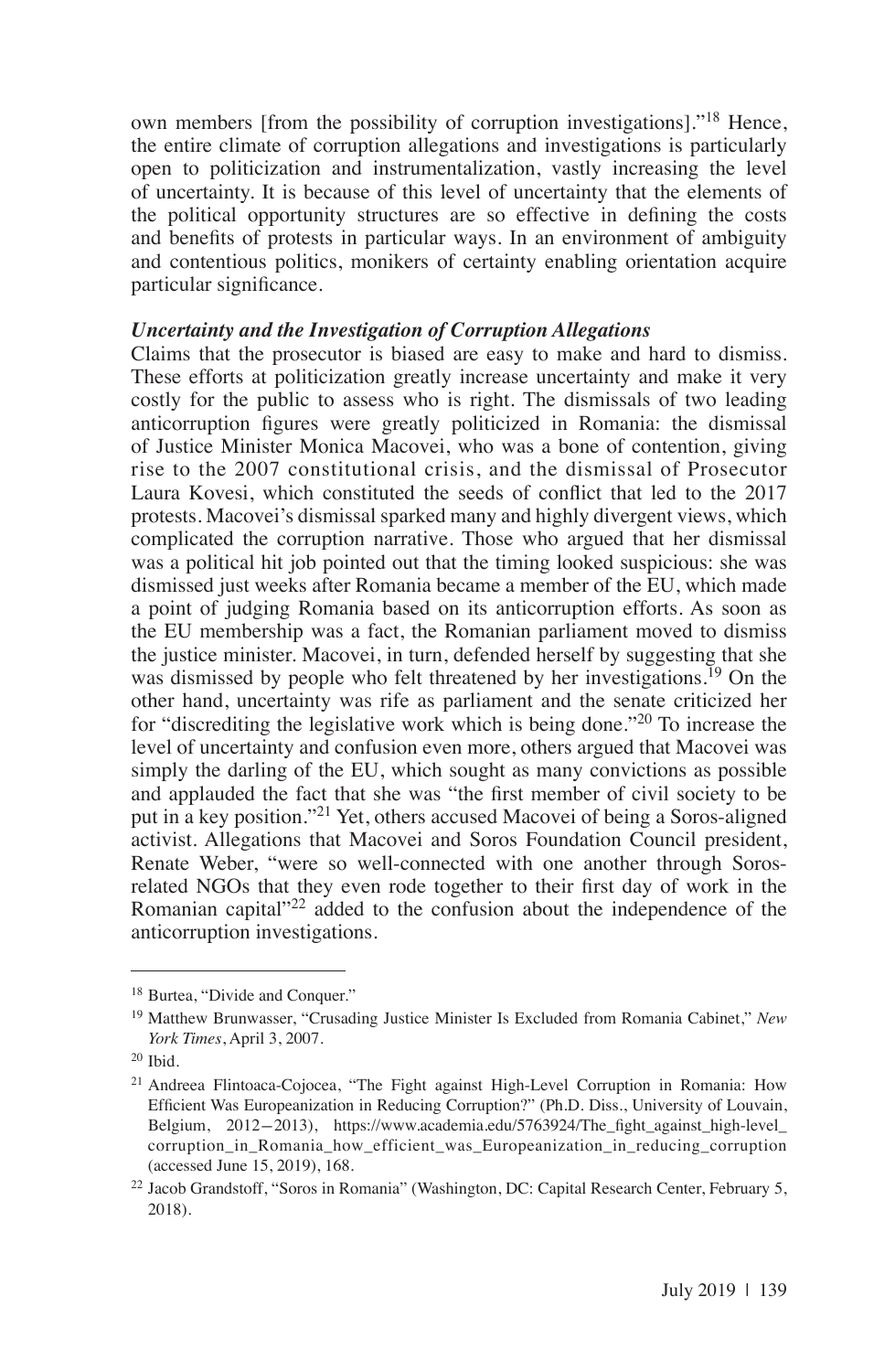The very same scenario of mutual allegations and confusion played out in the dispute over the dismissal of Prosecutor Laura Kovesi. Kovesi argued that she was independent because she had taken into account members of all political parties.<sup>23</sup> Although she is favored by the European Commission.<sup>24</sup> by Romanian civil society, and by the Romanian president, Klaus Werner Iohannis, Kovesi's critics suggest that she exceeded her authority and damaged Romania's image abroad.25

The justice minister, Tudore Toader, started a procedure for Kovesi's dismissal, presenting a lengthy report allegedly documenting twenty "acts and facts" related to her "authoritarian management style and her involvement in investigations, for trying to get convictions at any price, for the higher number of defendants acquitted following DNA investigations and the higher costs of DNA investigations, and for delaying the investigations in some cases."26 This was approved by the Constitutional Court and signed by the president. Currently, Kovesi herself is on trial for malfeasance, bribery, and perjury. She is accused by a wealthy businessman, Sebastian Ghita, who has fled Romania because of charges of corruption, to have coerced him to pay for the flight of Nicolae Popa from Indonesia to Romania, where he was meant to face trial.<sup>27</sup> There is no doubt that such a cloud of allegations increases the public cost of forming an opinion.

The debates about the independence of Justice Minister Macovei and Prosecutor Kovesi are just the tips of the iceberg of the profound uncertainty that underlies corruption investigations, and thus confuses potential protesters. The more fundamental reasons for the politicization of corruption investigations are related to the nature of corruption, the procedure for the appointment of the prosecutor, the procedures for collecting intelligence, and the procedures for lifting the immunity of allegedly corrupt officials. It is unclear whether the prosecutor should be elected by the Supreme Judicial Council, by parliament, by the minister of justice, or by the president. If the prosecutor is elected by

<sup>23</sup> "Romania, Laura Codruta Kovesi, 'DNA Is Not Fabricating Political Files,' " *Regional Anti-Corruption Initiative* (November 11, 2006), http://www.rai-see.org/laura-codruta-kovesi-dnais-not-fabricating-political-files/ (accessed June 13, 2019).

<sup>24</sup> "Romania's PSD Puts Anti-Corruption Fighter Luara Kovesi on Trial," *DW* (February 15, 2019), https://www.dw.com/en/romanias-psd-puts-corruption-fighter-laurakovesi-on-trial/a-47543710 (accessed June 13, 2019).

<sup>25</sup> Radu-Sorin Marinas, "Romania's President Removes Chief Anti-Corruption Prosecutor," *Reuters* (July 9, 2018), https://uk.reuters.com/article/uk-romania-corruption/romaniaspresident-signs-decree-to-remove-chief-anti-corruption-idUKKBN1JZ0MK (accessed June 2, 2019).

<sup>&</sup>lt;sup>26</sup> "Romania's Justice Minister Asks for the Dismissal of the Chief Anticorruption Prosecutor," *Romania Insider* (February 22, 2018), https://www.romania-insider.com/romanias-justiceminister-presents-report-anticorruption-department/ (accessed June 13, 2019).

<sup>27</sup> "Romania's PSD Puts Anti-Corruption Fighter Luara Kovesi on Trial," *DW* (February 15, 2019), https://www.dw.com/en/romanias-psd-puts-corruption-fighter-laura-kovesi-ontrial/a-47543710 (accessed June 13, 2019).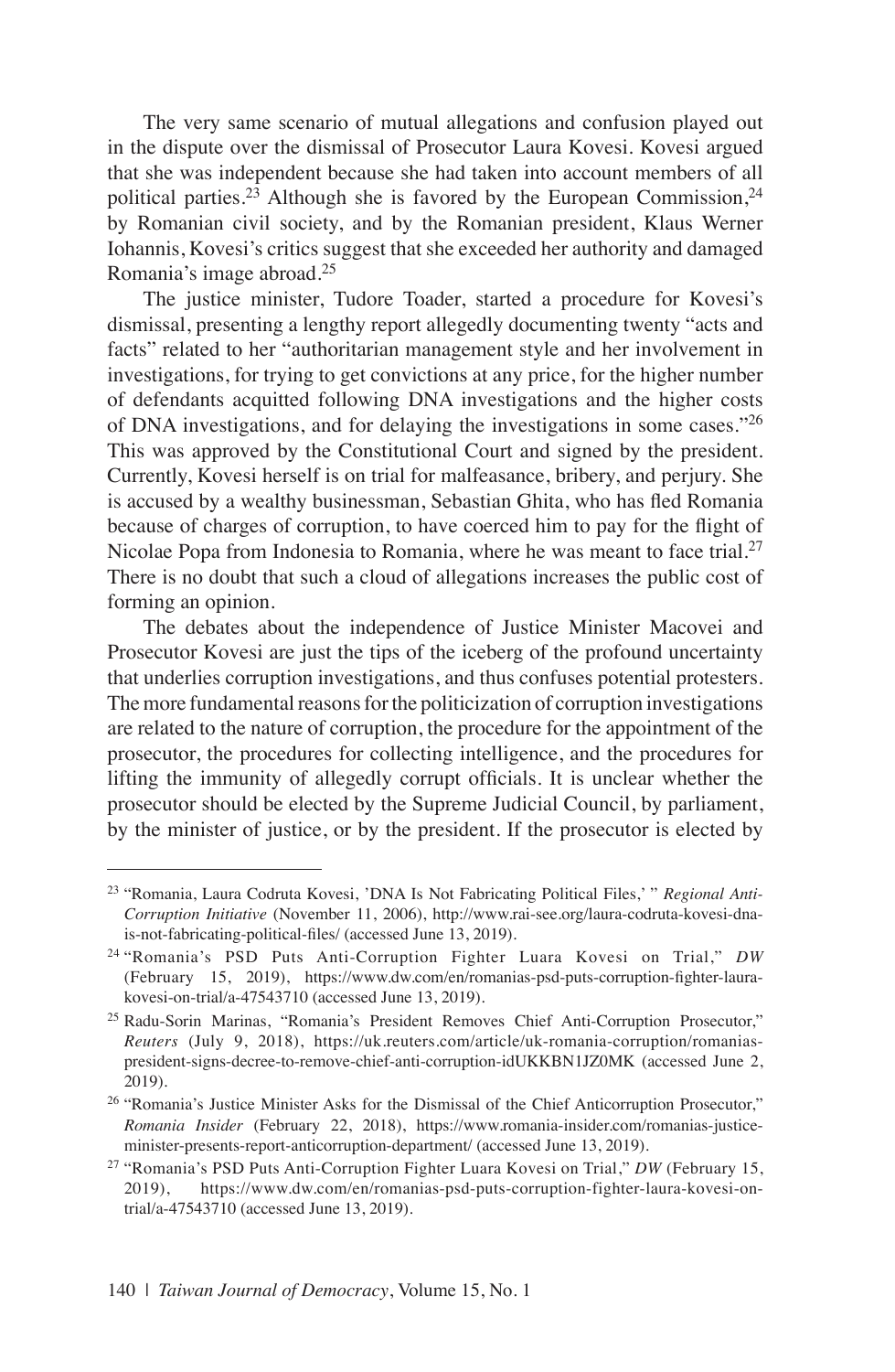the Supreme Judicial Council, one can argue that the latter is politicized, depending on whether it consists of parliamentary or judicial appointees.

Furthermore, confusion mounts, as the following inquiries are unresolved: Should the prosecutor be elected via a secret ballot or in an open election; should the prosecutor submit reports to parliament, which will increase his democratic credentials but will decrease his neutrality and independence;<sup>28</sup> should the prosecutor be directly answerable to the minister of justice (as in Germany) or to the president (as in the United States); should local prosecutors be elected (as in the United States), or should they be civil nonelected servants (as in France and Germany); should there be special training for prosecutors, or is regular juridical education sufficient; how hierarchical should the prosecutorial system be, and how much power should the prosecutor general have in it; should the prosecutorial appointment be lifelong or for a fixed term?

In Romania, the fight over the appointment of the general prosecutor is even more complicated and ambiguous because of the overlap between the president and the government in judicial affairs. The uncertainty arises as the president has the responsibility to nominate the prosecutor, but only on the basis of a proposal submitted by the minister of justice and the Superior Council of the Magistracy. There is a lack of clarity as to the extent to which the president can veto these nominations or, respectively, rubber stamp them. The ambiguity is further exacerbated by the fact that while "the government has no control over prosecutors [it] may interfere in their activities through the way it controls the police force and allocates the public budgets."<sup>29</sup>

A brief review of the method for appointing the prosecutorial office, or National Anti-corruption Prosecutor's Office (NAPO) as it was known, shows that roughly the same arrangements could be both criticized and lauded by the European Commission, depending on the people in charge of the agency. Daniela Ionescu observes that the head of NAPO was appointed by the president and shortlisted by the ministry of justice in 2002, and this arrangement received negative feedback from the European Commission. However, a very similar arrangement, by which the president shortlisted the general prosecutor and the justice minister could dismiss the prosecutor, received praise.<sup>30</sup> This juxtaposition demonstrates that there are no hard and fast formal rules guaranteeing the independence of the prosecutor general, and that prosecutorial independence depends on the perceived motivations of the

<sup>&</sup>lt;sup>28</sup> Sara Sun Beale, "Prosecutorial Discretion in Three Systems: Balancing Conflicting Goals and Providing Mechanisms for Control" (2014), SSRN 2433732 (accessed June 13, 2019), and Julia Fionda, "Public Prosecutors and Discretion: A Comparative Study," *PhilPapers* (1995), https://philpapers.org/rec/FIOPPA-2 (accessed June 10, 2019).

<sup>29</sup> Gherghina and Miscoiu, "The Failure of Cohabitation."

<sup>30</sup> Daniela Ionescu, "Controlling Corruption or Controlling States? EU and Anti-Corruption Policies: The Case of Bulgaria and Romania 2000-2008" (Ph.D. diss., University of Birmingham, Edgbaston, Birmingham, UK, 2017), 196.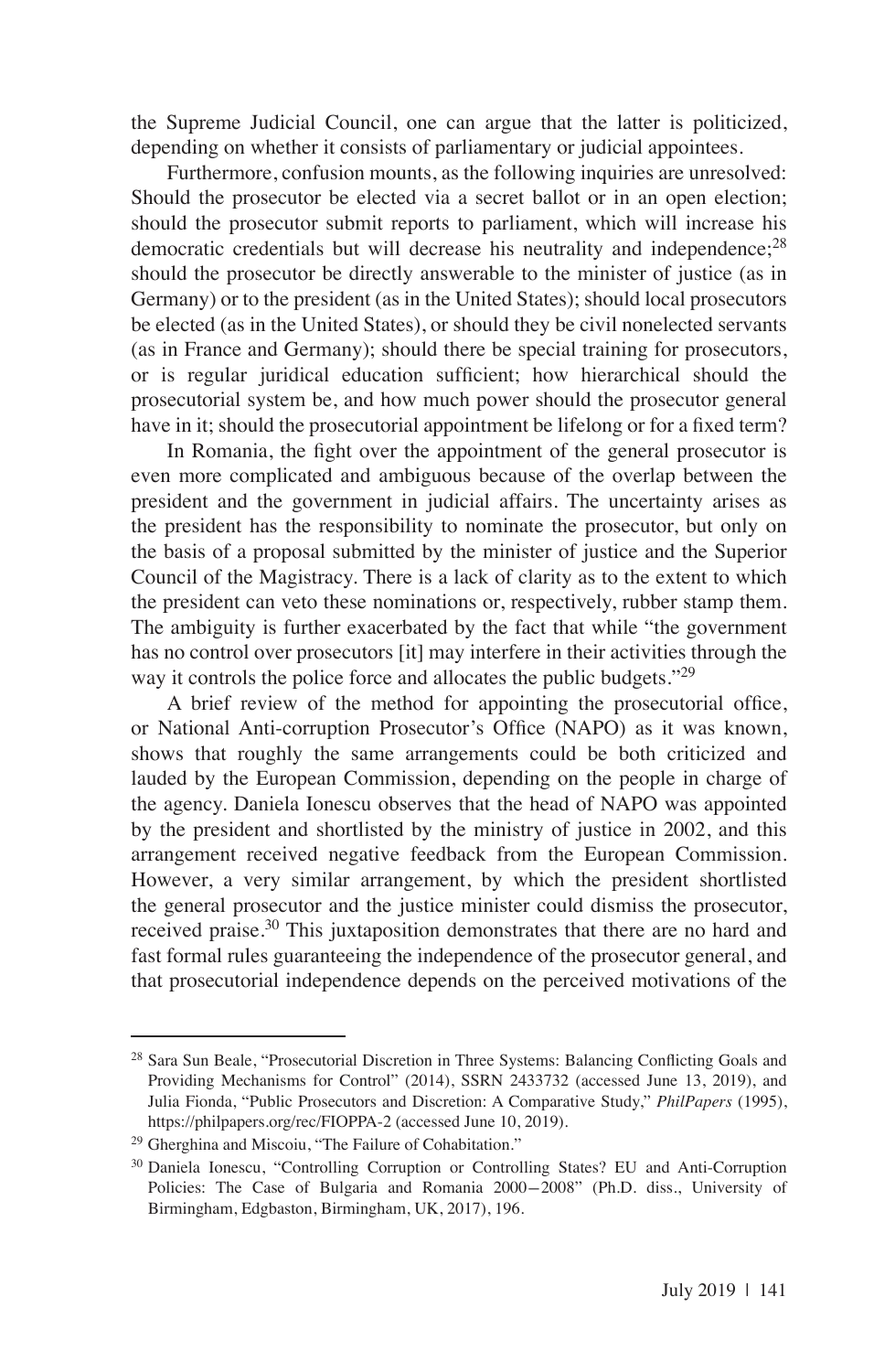people occupying the office, which can be very subjective, even if the European Union is involved. Thus, most prosecutorial investigations are controversial.

### **Uncertainty and the Secret Service**

The relationship between the prosecutorial office and the security service gathering information is of critical importance. It is also undeniably a source of contention, politicization, and uncertainty. To illustrate the absence of formal rules guaranteeing a lack of bias, it should be pointed out that Justice Minister Macovei and Prosecutor Kovesi had radically different approaches to the secret service. Macovei disbanded the justice ministry's own secret service and granted the entire archive containing information obtained by wiretapping judges to a commission of historians studying Securitate (*Departamentul Securității Statului*, or the Department of State Security under the communist regime) files. Macovei's argument was that such service was unnecessary because it collected information "which we do not really know ended up where or with whom."<sup>31</sup> Yet, Macovei made a choice about who could access these data, as she later asked the panel of scientists, the National College for the Study of the Securitate Archives, to check whether all judges and senior magistrates had collaborated with the communist secret police. In addition, Macovei started to assign cases randomly to judges, allegedly isolating the influence of the former secret police service.

Rather than having spies monitor officials, Macovei established the National Agency for Integrity, which had the power to verify officials' declarations of their assets and also to make them public. She stated that, "If in Romania we file it [a declaration] confidentially in an institution, it's like it does not exist. So I made this public, not only for members of parliament, but also for all judges, prosecutors, customs officers, police, all the staff in all ministries and governmental agencies-about  $500,000$  people in total." $32$ The obligation to make asset disclosures public has existed since 2003, but Macovei gave power to the National Integrity Agency to actually verify these declarations and to find out whether conflicts of interest existed.<sup>33</sup>

To demonstrate the inherently complicated relationship between intelligence gathering and prosecutorial investigations, it should be noted that Kovesi's approach was radically different from Macovei's. Rather than

<sup>31</sup> Monica Macovei, "How the Judicial Reform Transformed Romania," *Move.bg* (June 13, 2016), move.bg/how-the-judicial-reform-transformed-romania (accessed May 28, 2019).

<sup>32</sup> "Monica Macovei-Fighting Corruption in Romania (and Elsewhere)," *European Stability Initiative* (May 8, 2019), https://www.esiweb.org/enlargement/?cat=101 (accessed June 13, 2019).

<sup>&</sup>lt;sup>33</sup> Laura Ştefan, Munir Pârvu, Semptiums Podumlijak, and Cornelia Cozonac, "Conflicts of Interest and Incompatibilities in Eastern Europe: Romania, Croatia, Moldova" (2012), https:// expertforum.ro/wp-content/uploads/2013/03/Conflicts-of-interest-and-incompatibilities-in-Eastern-Europe.-Romania-Croatia-Moldova.pdf (accessed June 13, 2019).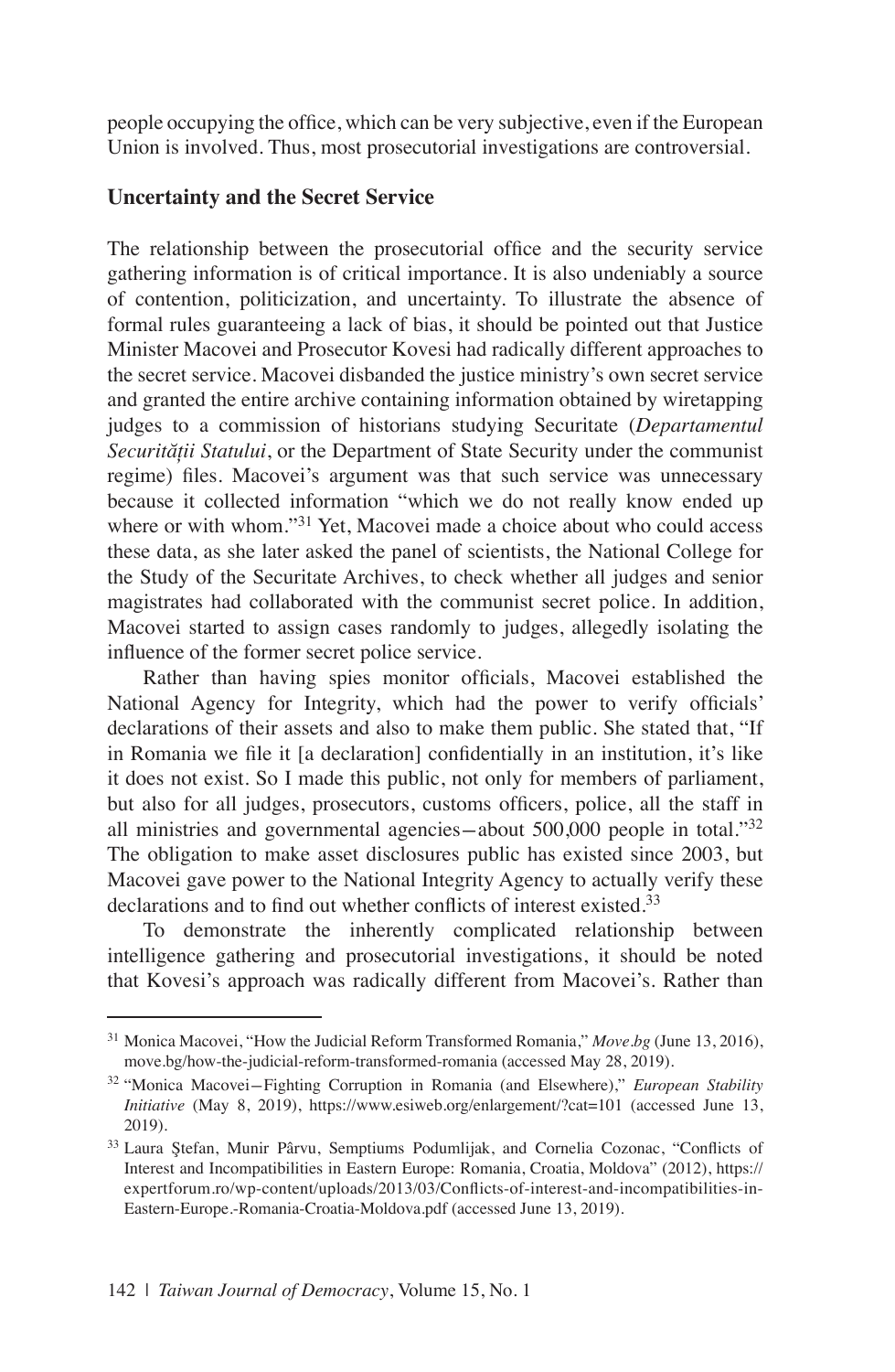distancing herself from the secret service, Kovesi signed an undisclosed agreement with the Romanian Intelligence Service, which allowed the National Anticorruption Directorate (DNA) and the procuracy to investigate influential figures.  $34$  The 2017 decriminalization draft law tried to limit this joint work by restricting prosecutors' access to "using wiretaps, CCTV footage or digital evidence." The matter has been truly controversial and some experts are concerned that "these changes could have a devastating impact on criminal investigations because they eliminate the indispensable legal instruments needed to investigate."35 To add to the highly politically charged discourse, some observers have argued that it is "idiocy" to "mix the secret service and the justice system."36 Thus, uncertainty is plenty.

# **Uncertainty and the Immunity of Public Officials**

Lifting the immunity of public officials is one of the thorniest and most contentious issues underpinning the investigative process. The prosecution of former Prime Minister Victor Ponta is quite telling in this respect. In June 2015, the prosecutor's office accused Ponta of forgery of documents, tax evasion, and money laundering committed while he was a lawyer to the energy companies, Turceni and Rovinari.<sup>37</sup> The senate refused to lift Ponta's immunity, thus stifling the prosecutorial investigation. The president politicized the refusal to lift the immunity by stating that he "regret[ed] that parliament ha[d] turned into a shield for the protection of an individual, Victor Ponta, who [was] suspected of criminal acts."38 Victor Ponta, in turn, politicized the issue by arguing that he should retain his position to guarantee stability in Romania, which had a key geopolitical position, and that "only Russia will open the champagne bottles if Romania will be in long political crisis."39

To demonstrate how contentious the immunity issue is, it should be noted that President Basescu completed a series of moves to ensure that some

<sup>34</sup> "Romanian Intelligence Service Declassifies Cooperation Protocol with Prosecutors," *Romania Insider* (April 2, 2018), https://www.romania-insider.com/romanian-intelligence-serviceprotocol-prosecutors-declassified (accessed June 13, 2019).

<sup>35</sup> "Romania Braced for Huge Protests over 'Big Step Backwards' on Rule of Law," *Guardian* (January 19, 2018), https://www.theguardian.com/world/2018/jan/19/romania-braced-forhuge-protests-amid-big-step-backwards-on-rule-of-law (accessed June 19, 2019).

<sup>36</sup> Ioana Burtea, "Divide and Conquer: How Romania Lost the War on Corruption," *Balkan Insight*  (December 6, 2018), https://balkaninsight.com/2018/12/06/divide-and-conquer-how-romanialost-the-war-on-corruption-12-05-2018/ (accessed June 13, 2019).

<sup>37</sup> "Impartialitate Integrita Eficienta" [Impartiality, integrity, efficiency], National Anti-Corruption Division, Romania (June 5, 2015), http://www.pna.ro/comunicat.xhtml?id=6362 (accessed June 13, 2019).

<sup>38</sup> "Victor Ponta Says He Would Face Court as Romanian MPs Uphold Immunity," *Guardian* (June 9, 2015), https://www.theguardian.com/world/2015/jun/09/victor-ponta-says-he-wouldface-court-as-romanian-mps-uphold-immunity (accessed June 13, 2019).

<sup>39</sup> Ibid.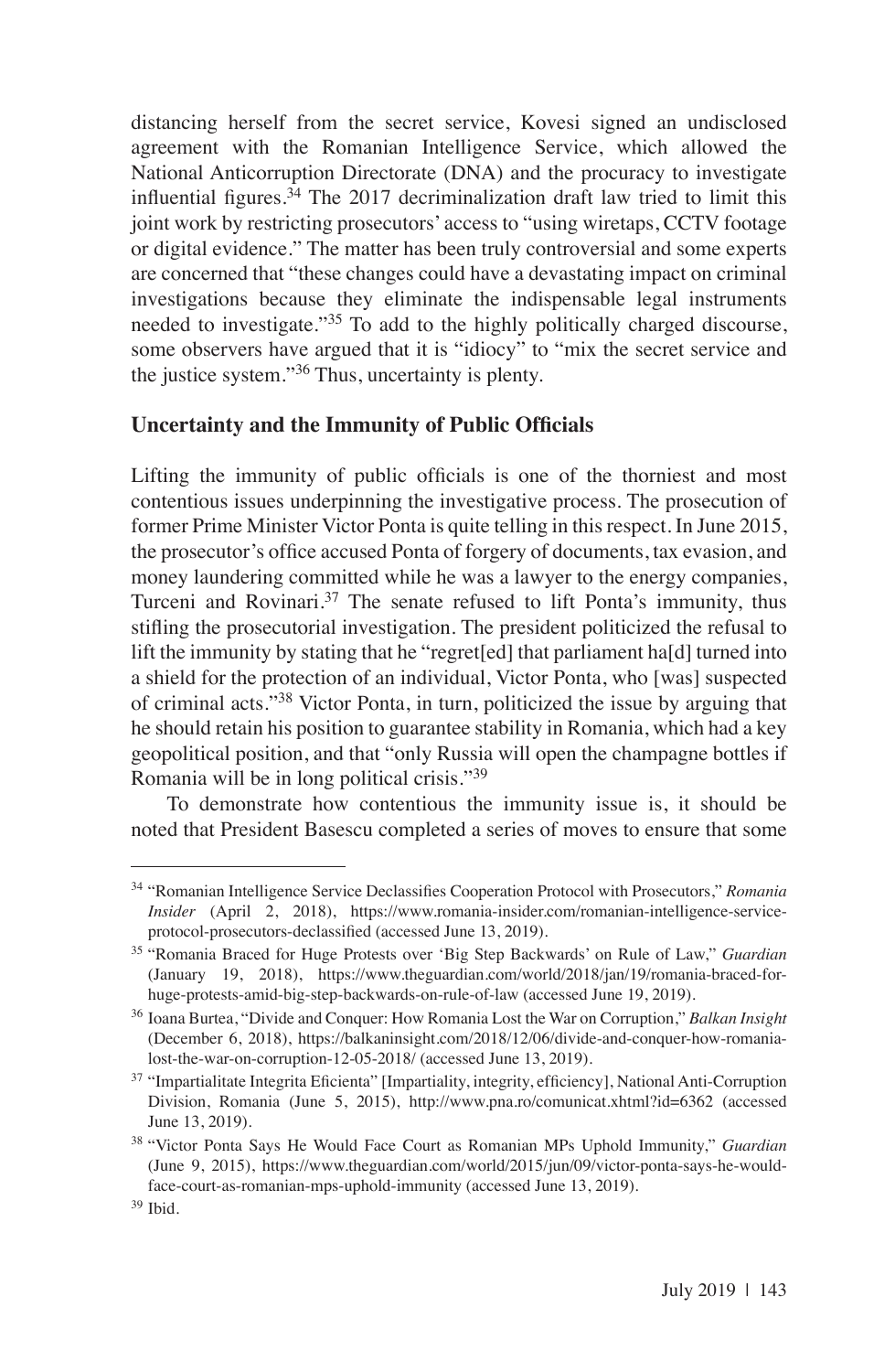officials were stripped of immunity so that Justice Minister Macovei, whom he appointed, could move on with her investigations. To make certain that the justice minister (rather than the prosecutor) could lift the immunity of some officials, Basescu moved the National Anti-Corruption Office (PNA) from the auspices of the Ministry of Justice to the General Prosecutor's Office. He then renamed the PNA the National Anticorruption Directorate, and placed it under the responsibility of Macovei's Ministry of Justice instead of the Superior Council of Magistracy. This series of maneuvers further boosted the uncertainty pervading the anticorruption fight and increased the cost of understanding it.

# **Structures of Political Institutions: Dual Executive as an Important Constituent Part of the Political Opportunity Structures**

One of the most important underlying structural conditions that has shaped the political opportunity structure in Romania is the semi-presidential regime. The dual-executive arrangement creates conditions for stalemates and stand-offs when the president, who is directly elected, disagrees with the prime minister, who is selected by the majority in parliament. The arrangement forges a degree of uncertainty, which arises from the fact that the president, who has acquired legitimacy of his own through his direct election, can stand up to the prime minister, who enjoys parliamentary support. It is this uncertainty that has created a need for an adjudicator of the conflict, a role which protests have come to fill. Protests or referenda are meant to break the presidential governmental deadlock.

Another significant consequence of the dual stand-off is that it raises the stakes of participation in protests. The benefits of protesting increase because the distribution of power is almost equal and precarious. Thus, each protesting voice can count more and be more consequential than in cases when the balance of power is tilted significantly in favor of one side. In all significant presidential-prime-ministerial conflicts in 2007, 2012, and 2017, the balance of power was so contentious that it required a third, outside factor to take a stand. In 2007 and 2012, it was a referendum, and in 2017, it was the anticorruption protests that broke the deadlock. In a search to reveal the lasting significance of the institutional set-up, the commonalities of these three waves of protests are reviewed below.

#### *Presidential vs. Parliamentary Conflict and the 2017-2018 Protests*

It was clear from the outset of the 2017 anticorruption protests that they were enveloped in a rigid and fraught conflict between President Klaus Iohannis and the PSD government. It can be argued that this stand-off made explicit and urgent the benefits of participating in the protests. Neither side had clear dominance and, consequently, each show of public support could be used to claim that one side was more popular than the other. The president clearly opposed the government's draft law to decriminalize some corruption-related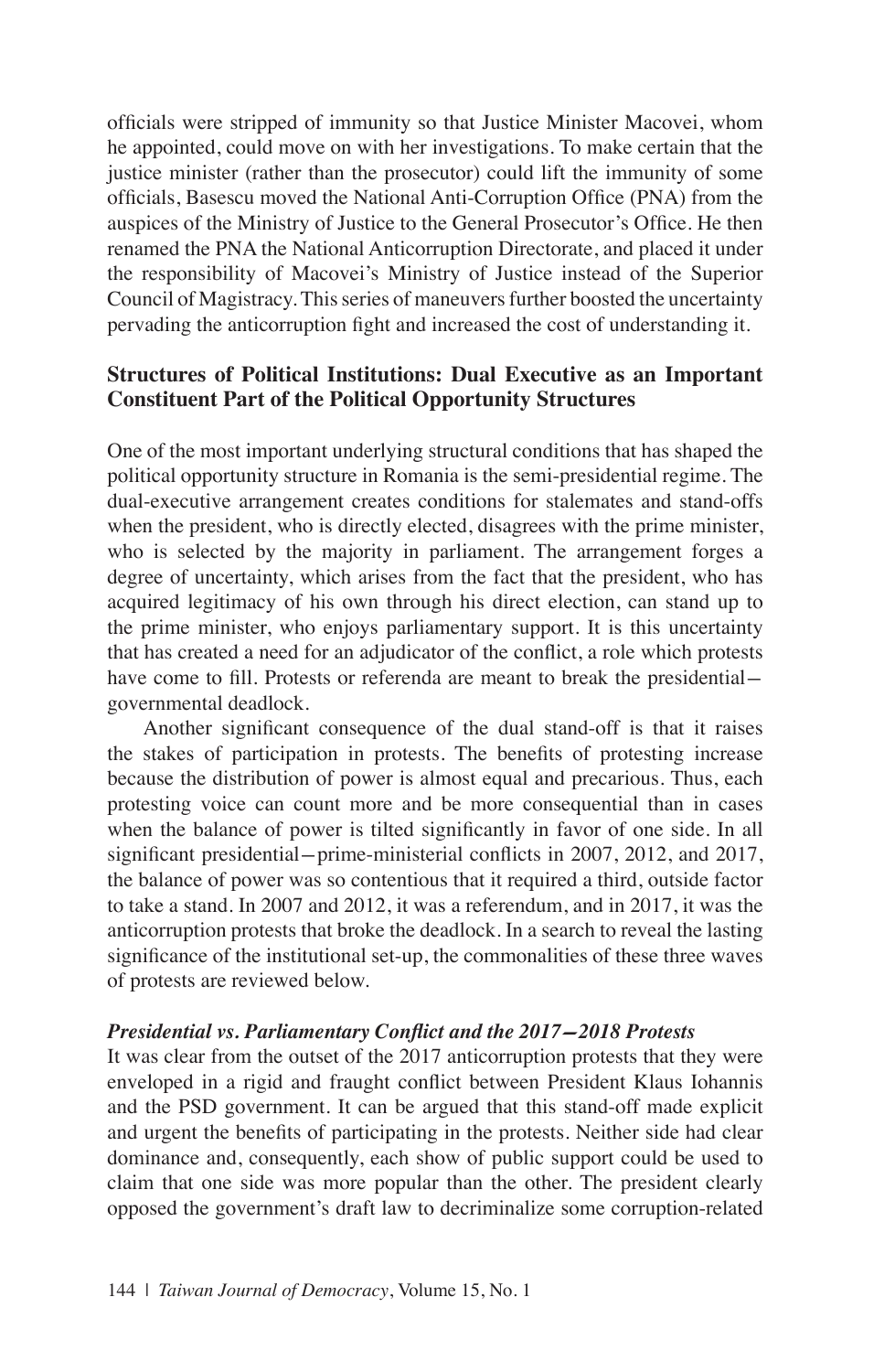offenses. The announcement about the law possibly was strategically timed for late on Tuesday, January 17, 2017. It appears that the protests were an instant and impulsive reaction to the draft law because just an hour or two later, more than 12,000 protesters gathered in Bucharest and about 10,000 protesters poured into the streets in other cities.

The president embedded the dispute over the draft law within a fractious institutional setting, thus raising the stakes for protesting and increasing the benefits for potential protesters. Presidential opposition may not have triggered the protests, but it certainly encouraged and facilitated them. Iohannis's strong position was clearly articulated in a televised announcement on Facebook: "Will we have a majority [in parliament] which wants to prove that it is playing the games in Parliament... ? Or will we have a mature majority... so that together, we guarantee national security and the rule of law?"<sup>40</sup> Abstracting from conjectures that Iohannis himself depended on an unreformed Securitate and the use of "compromats," his intense media presence ensured that, when the law was issued, the public already was predisposed by the president's messaging in favor of interpreting the decree as an infringement on the rule of law.

The president's position vis-à-vis parliament was further reinforced by his subsequent messaging. On the next day, Wednesday, January 18, 2017, his Facebook post announced that he had chaired an executive meeting, which had concluded that the ordinance "should not be adopted by the executive overnight" and that this legislative act should be subject to "public opinion."<sup>41</sup> This act of explicitly calling for public opinion again could have raised the benefits of protesting, as it showed that there was a general disagreement and it was the public that should judge the dispute. Two days later, the president's position was even more extreme. He stated that "emergency orders on pardon and amendment of criminal codes are unacceptable" because various organs along with civil society have "firmly ruled against the amendment of the legislative framework on corruption, abuse of service and integrity, in emergency." In the meantime, the president complemented his highly critical stance against the pardoning draft law by joining the protesters, shaking hands with them, and appearing generally jovial as well as in agreement with their demands<sup>42</sup>

The dual-executive conflict that enshrined the corruption draft law was not fueled one-sidedly by President Iohannis. The government's counterside was defended most vigorously by Liviu Dragnea, chairman of the Social

<sup>40</sup> Iohannis Klaus, official Facebook Page.

<sup>41</sup> Ibid.

<sup>42</sup> "Romania's President Joins 20,000 People Who Protest in Bucharest against Govt.'s Changes to Criminal Law," *Romania Insider* (January 23, 2017), https://www.romania-insider.com/ romanias-president-joins-protest-bucharest-against-changes-to-criminal-law (accessed June 13, 2019).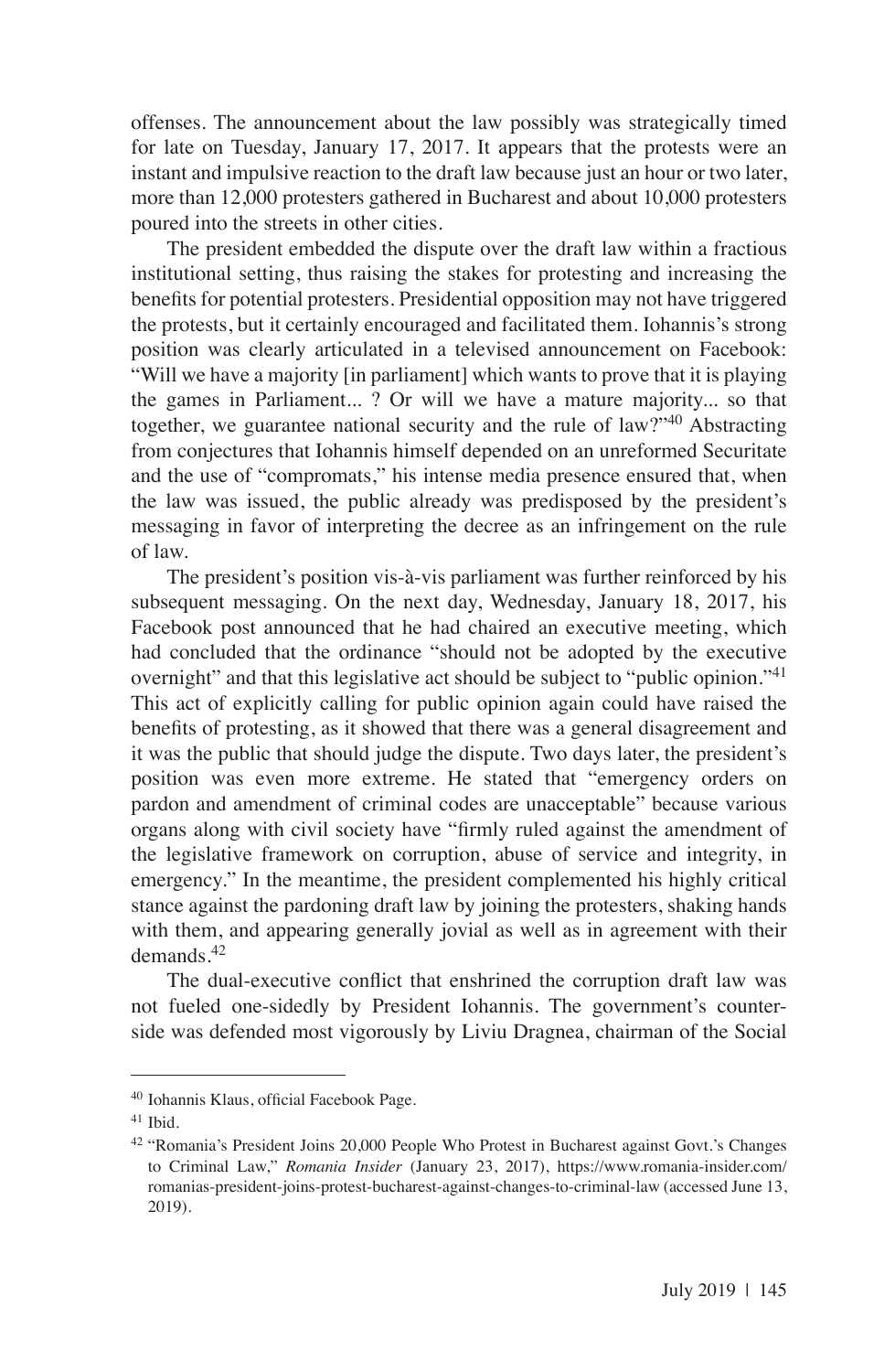Democratic Party. The conflict was real, both sides were vocal, and the balance of power was precarious. This situation highlighted the critical importance of protests on both sides. Dragnea's position was that it was not the government that was violating the rule of law by amnestying convicted former officials; it was the president who was staging a *coup d'etat* by rallying the protesters against the government. According to Dragnea, the president's position and the protesters' claims amounted to a *coup d'etat* because they sought to violate the voice of the parliamentary majority elected on December 11, 2016. On Sunday, January 22, 2017, Dragnea wrote on his Facebook page, "President Iohannis wants, just like former President Basescu wanted, to put in cuffs the power legitimated through the democratic vote. He wants Romania to still be led by institutions without democratic legitimacy, through terror so that Romanians can be prisoners of some unelected powers... . I support the actions against corruption, but actions against the true corruption."<sup>43</sup>

Making the dual-executive conflict even more explicit, the president turned the allegations of a *coup d'etat* around and stated that it was the government that was staging one: "The citizens to stage a coup? No, it's the politicians who are attempting a coup, not a coup d'etat, but a coup de grace to the rule of law."<sup>44</sup> Shortly after the mass demonstrations on Sunday, President Iohannis declared that he would call for a referendum so that public opinion could have a say. In a way, the president's call for a referendum was a mechanism to permit the protests to have a formal effect on the executive-executive impasse. In issuing the call, he once again raised the stakes for expressing one's opinion. Because the protests were so massive, the government scrapped the proposed bill before the referendum could be implemented.<sup>45</sup> It was evident from the sequence of events, however, that the dual-executive conflict was actively fought. The balance of power raised the benefits of participating in the protests, and public opinion-whether in the form of a referendum or protests-was significant in breaking the deadlock.

### *Presidential vs. Prime-Ministerial Conflict and the 2007 and 2012 Referenda*

The stand-off between the president and the government in 2017 was not without precedent. To underscore the explosive and systematic nature of the dual executive arrangement in Romania, it is important to draw parallels to similar stand-offs in 2007 and 2012, both of which resulted in referenda to

<sup>43</sup> "PSD's Dragnea: I Find Romania's President Ahead of a New Mineriad," *Nine O'Clock*  (January 23, 2017), https://www.nineoclock.ro/tag/psds-dragnea-i-find-romanias-presidentahead-of-a-new-mineriad-its-a-beginning-of-a-coup-detat/ (accessed June 13, 2019).

<sup>44</sup> "Romanian President Iohannis Announces Referendum on Justice Laws on May 26," *Romania Insider* (March 29, 2019), https://www.romania-insider.com/romanias-president-callsreferendum-justice-laws/ (accessed June 13, 2019).

<sup>45</sup> "Amid Protests, Romania Scraps Proposed Corruption Bill," *CNN* (February 5, 2017), https:// edition .cnn.com/2017/02/05/europe/romania-protests-corruption/ (accessed June 13, 2019).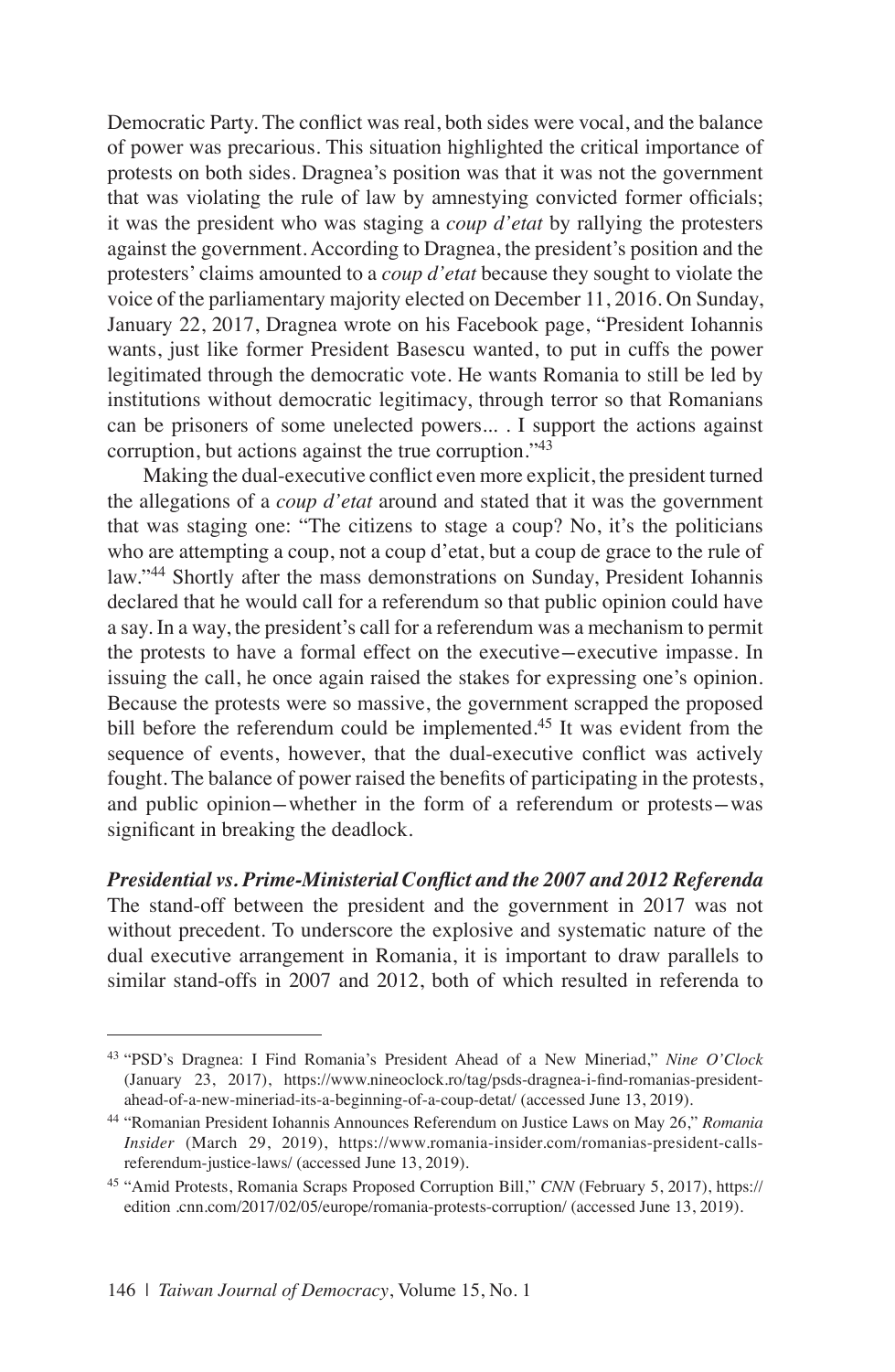impeach the president. The friction in 2007 between President Basescu and Prime Minister Tariceanu stemmed from a number of disagreements. Perhaps most importantly, Basescu and Tariceanu represented two different parties which formed a coalitional government. Basescu insisted that Tariceanu should resign and call for early elections, in the hope that Basescu's party would gain a majority. The prime minister refused to resign. Second, the tension was fueled by their duelling claims to represent Romania at the European Council meeting; indeed, the relationship was so acrimonious that Basescu and Tariceanu traveled by separate planes to Brussels.<sup>46</sup> Third, the dual-executive conflict channeled their different positions vis-à-vis the corruption fight. The conflict boiled over when the prime minister dismissed all ministers who belonged to the president's party from his cabinet. His prime target was removing the justice minister, Monica Macovei, who was at the helm of the anticorruption fight. This dual-executive conflict culminated in a parliamentary call to hold a referendum for the impeachment of the president. The referendum failed to impeach the president, as only 25 percent of the members voted in favor. On May 24, 2007, Basescu was reinstated to the presidential position.

A similarly "thermonuclear"<sup>47</sup> stand-off ensued in 2012, when President Basescu (again) faced off against Prime Minister Victor Ponta. The personal animosity between the two exploded in the context of allegations that Ponta had plagiarized his Ph.D. dissertation.<sup>48</sup> These charges, however, masked a conflict over severe austerity measures and a fight over the powers of the Constitutional Court.49 At the foundation of the conflict were competing claims to represent Romania at a meeting of the European Council (again!). Uncannily, this was one of the cruxes of contention animating the 2012 dual-executive conflict as well. Once again, Basescu survived the referendum because the turnout was lower than the expected 50 percent.<sup>50</sup> It is evident that in 2007, 2012, and 2017, the dual-executive conflict was acute and could have been resolved only by public opinion.

<sup>46</sup> Gherghina and Miscoiu, "The Failure of Cohabitation." Upon Romania's joining the EU in 2007, the European Commission established a Cooperation and Verification Mechanism, which allowed the commission to monitor Romania's progress in judicial and anticorruption reforms.

<sup>47</sup> Vlad Perju, "The Romanian Double Executive and the 2012 Constitutional Crisis," *International Journal of Constitutional Law* 13, no. 1 (2015): 246-278.

<sup>48</sup> Quirin Schiermeier, "Romanian Prime Minister Accused of Plagiarism," *Nature News* 486, no. 7403 (2012): 305.

<sup>&</sup>lt;sup>49</sup> Corinne Deloy, "The Future of Romania: The Focus of the Referendum on the Impeachment of the President of the Republic Traian Basescu," Robert Schuman Foundation (2012), https:// www.robert-schuman.eu/en/eem/1380-the-future-of-romania-the-focus-of-the-referendum-onthe-impeachment-of-the-president-of-the-republic-traian-basescu (accessed March 19, 2019).

<sup>50</sup> "EU and Romania Impeachment Referendum," *Euronews* (July 30, 2012), https://www. euronews.com/2012/07/30/eu-and-romania-impeachment-referendum (accessed March 25, 2019).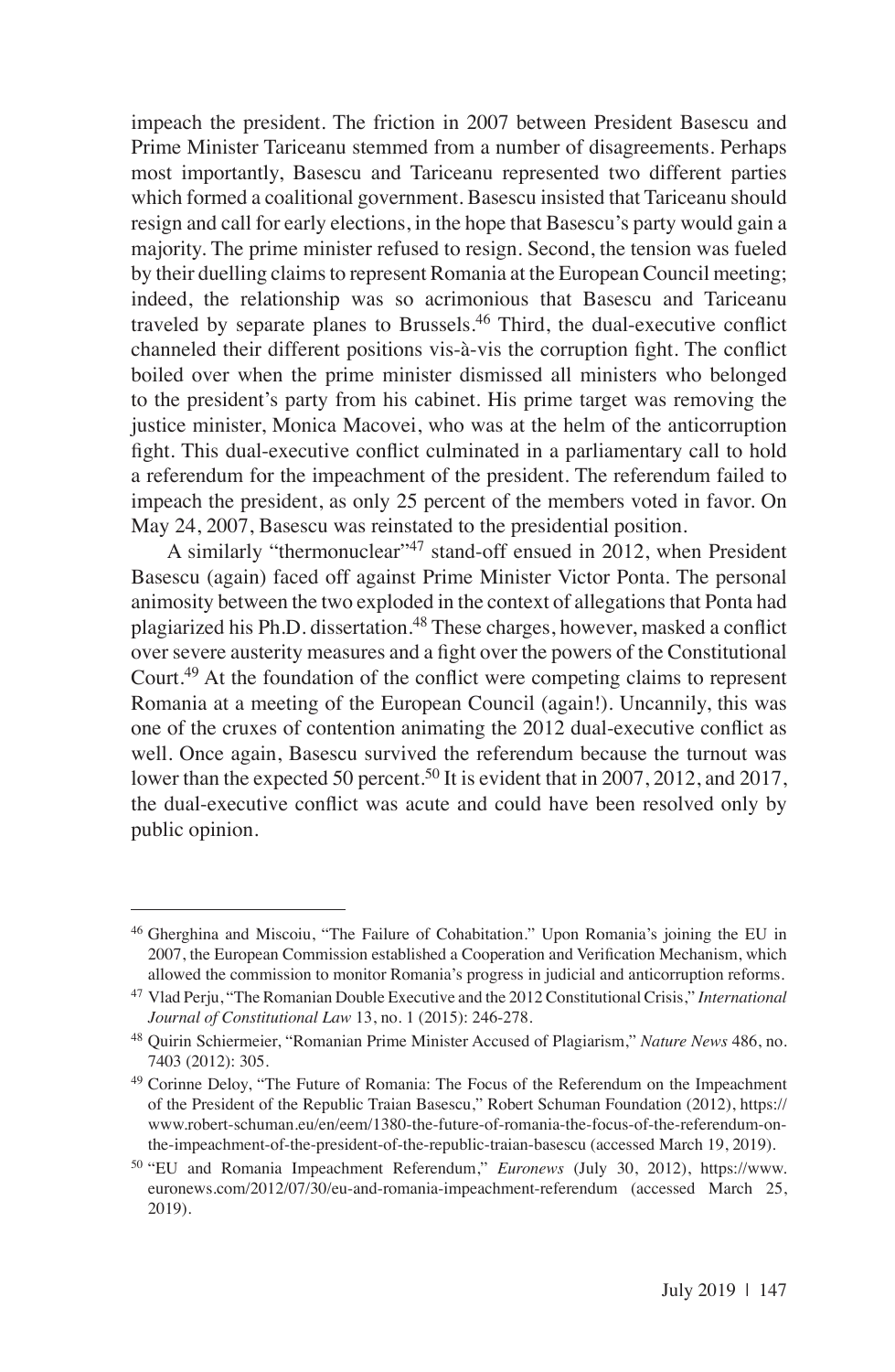# **Cleavage Structures: The Virtual Marker of the Communist Legacy and the Anticorruption Protests**

This essay advances the proposition that the communist vs. anticommunist cleavage was one of the most important constituents of the political opportunity structure that led to the 2017 protests. It functioned as a virtual marker, which positioned politicians in the corruption fight, and thus greatly reduced the cost of understanding the politicians' motivations. By serving as a virtual marker, the communist legacy decreased the uncertainty enshrining corruption allegations and counter-allegations. It was a short-cut that allowed people the possibility to form their opinions more easily in a complex environment. The primary mechanism that makes the communist cleavage a virtual marker of certainty is this: having a communist past or taking a particular stand toward one's communist past indicates to the public where an individual stands vis-àvis the corruption fight. The closer one is identified with the communist legacy, the more likely this person will oppose anticorruption. Thus, the communist cleavage reduces the uncertainty inherent in corruption allegations. In doing so, it decreases the cost of determining who is corrupt, who takes what stand toward certain corruption allegations, and why. Consequently, protests are less costly.

There are plenty of anecdotal, symbolic, aggregate, and historical data that highlight an implicit equivalency between the fight against corruption and the fight against communism. Some studies explain the 2017-2018 protests as a sign of the "emergence of a new generation of post-communist citizens, inhabiting a new social sphere, consuming both culture and politics."51 Others argue that the 2017 protests were fueled by charges of neocommunism because anticommunism "remains the most emotive issue in Romanian politics."52 In addition, some anecdotal evidence suggests that the 2017 protesters viewed the decriminalization law as a return to communism. For example, the *Guardian* reported that Alexandra Boeriu, a thirty-five-year-old protester, said on the eve of the 2017 protests: "I don't normally protest but I just felt such a sense of rage. I was young, but I did live through communism and I know what this is. I don't want this for my kids. There are a lot of people protesting who want to have a future in this country. It feels like someone has died."<sup>53</sup>

<sup>51</sup> Ruxandra Gubernat and Henry Rammelt, "Recreative Activism in Romania: How Cultural Affiliation and Lifestyle Yield Political Engagement," *Hal Archives Ouvertes*, https://halshs. archives-ouvertes.fr/halshs-01689629/document (accessed June 10, 2019).

<sup>52</sup> Mark Almond, "Romania since the Revolution," *Government and Opposition* 25, no. 4 (1990): 484-496.

<sup>53</sup> Kit Gillet, "Protesters in Romania Denounce Plan to Decriminalise Misconduct Offences," *Guardian* (February 1, 2017), https://www.theguardian.com/world/2017/feb/01/romaniansprotests-emergency-law-prisoner-pardons-corruption (accessed June 10, 2019).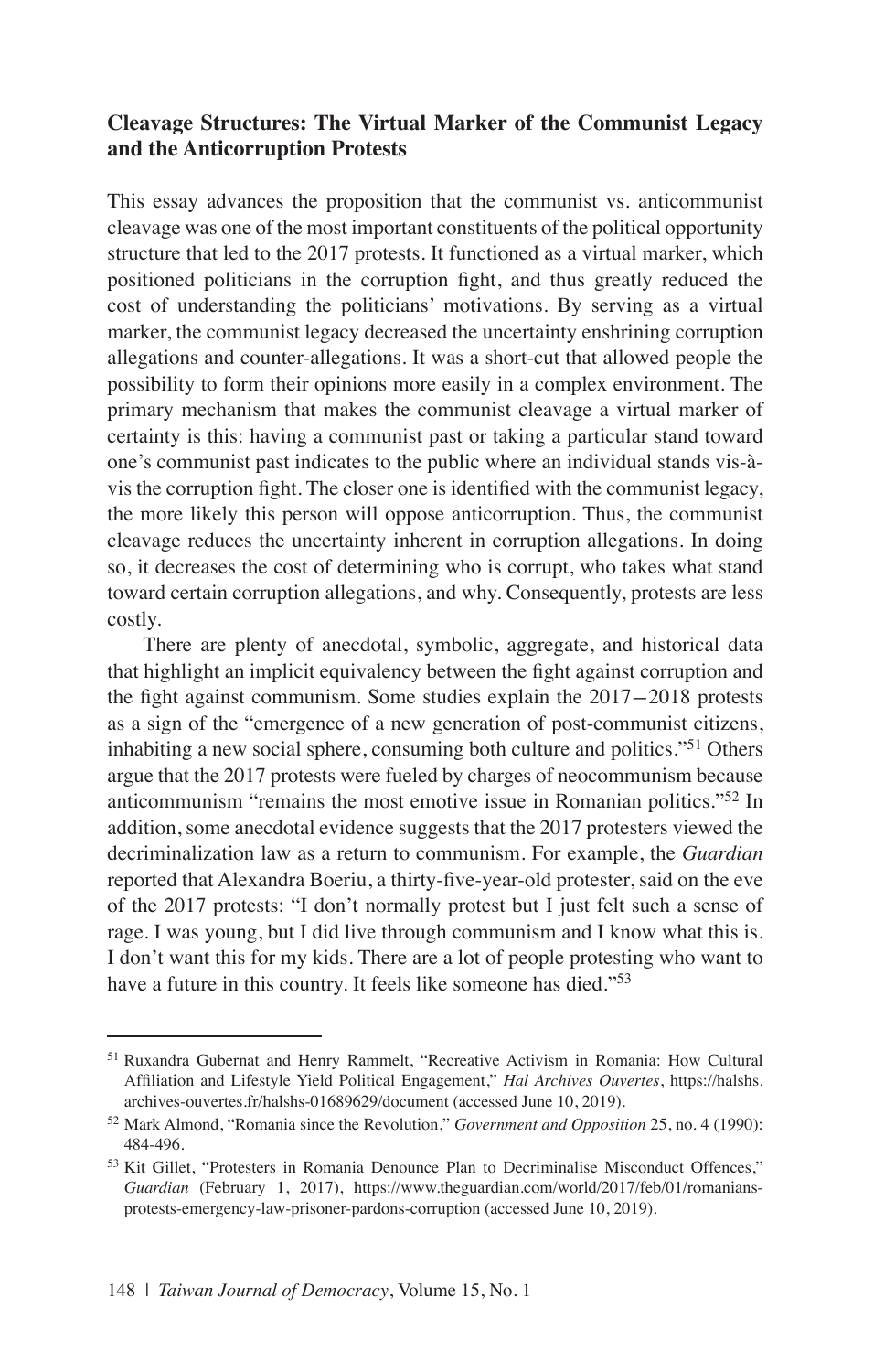It was not only the protesters who equated the decriminalization law with a return to communism. The media often have compared the 2017 demonstrations with the 1989 revolution against the communist regime.<sup>54</sup> For example, Christian Popescu finds an equivalency between corruption and communism because they both benefit the establishment monetarily to the detriment of society.<sup>55</sup> Furthermore, the slogans of the 2017-2018 protests replaced the more generic 2012 and 2013 slogans, such as "different parties, same misery" or "all parties steal in rotation," with a slogan that was specifically targeted at the PSD. The 2017 slogan read: "PSD, the red plague."56 It should be noted that the PSD "has its roots in the Soviet-era Communist Party" and that some newspapers published transcripts of party meetings in 2004 that proved "without any ambiguity that Romania's post-communists did not free themselves from authoritarian reflexes when they became 'pro-European.' "57 While voters felt a sense of disillusion with all parties, including with President Iohannis, who failed to create a new political class to fight corruption, these specific instances indicate that the disillusion with the PSD was more pronounced.58

The former communist party, PSD, which promoted the decriminalization decree, equated the protesters with the violent miners' strike against anticommunists in 1990, known also as the *Mineriada*. On the eve of the 2017 protests, Dragnea made the link between the anticommunist protests of 1990 and the 2017 anticorruption protests: "I have found Romania's President heading a new Mineriada, an unauthorized protest, against the Government of Romania, against the constitutional order and against the popular vote on 11 December."<sup>59</sup> Although the situational equivalency is not like-for-like, it still establishes a link between corruption and communism.

On a pragmatic level, the nexus between corruption and communism is evidenced by the fate of Liviu Dragnea, the chairman of PSD. In April 2016, Dragnea received a two-year suspended sentence for trying to rig the 2012 referendum for the impeachment of President Basescu. The prosecution said that Dragnea recruited at least seventy people from his party to organize a

<sup>54</sup> Raluca Abăseacă and Geoffrey Pleyers, "The Reconfiguration of Social Movements in Post-2011 Romania," *Social Movement Studies* 18, no. 2 (2019): 154-170.

<sup>55</sup> Cristian Popescu, "Romania: The Second Fall of Ceausescu," *Aljazeera* (February 17, 2017), https://www.aljazeera.com/indepth/opinion/2017/02/romania-2017-protests-1989 ceausescu-170216114655475.html (accessed June 10, 2019).

<sup>56</sup> Abăseacă and Pleyers, "The Reconfiguration of Social Movements in Post-2011 Romania," 160.

<sup>57</sup> Peter Gross and Vladimir Tismaneanu, "The End of Postcommunism in Romania," *Journal of Democracy* 16, no. 2 (2005): 147.

<sup>58</sup> Alina Mungiu-Pippidi, "Romania's Italian-Style Anticorruption Populism," *Journal of Democracy* 29, no. 3 (2018): 114.

<sup>59</sup> "PSD's Dragnea: I Find Romania's President Ahead of a New Mineriad," *Nine O'Clock* (January 23, 2017), https://www.nineoclock.ro/2017/01/23/psds-dragnea-i-find-romaniaspresident-ahead-of-a-new-mineriad-its-a-beginning-of-a-coup-detat-i-wont-allow-presidentiohannis-to-overthrow-the-constitutional-order/ (accessed June 10, 2019).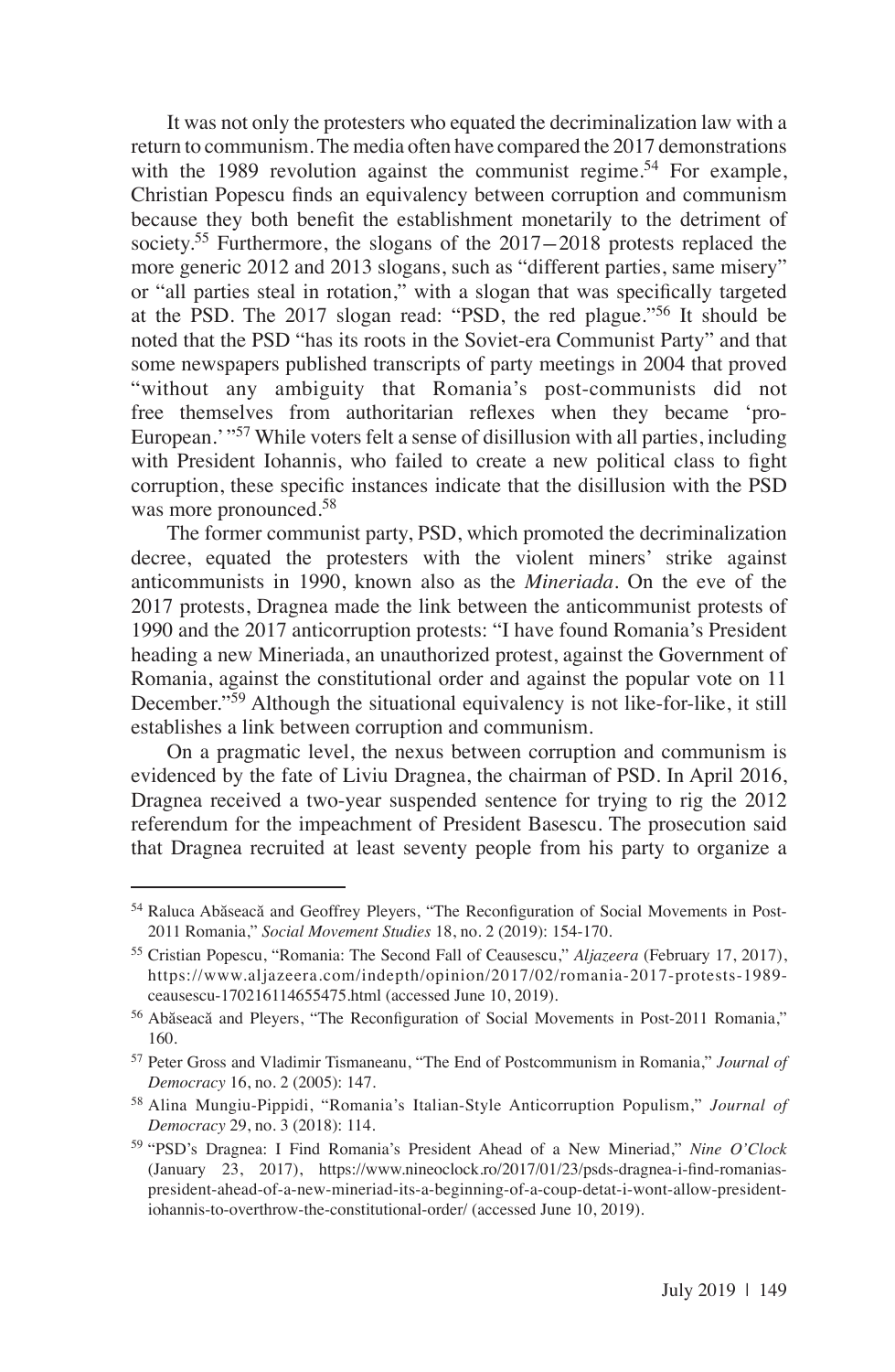high enough turnout for the referendum vote, which in turn could ensure that the referendum was valid.60 It was this sentence that kept Dragnea from becoming prime minister, despite the fact that his party won a majority in the 2017 elections and that he was the party's chairman. Yet, it would be hardly a coincidence that, as soon as the party came to power with a 45 percent majority, it decided to issue the pardoning decree. This temporal sequence clearly demonstrated that PSD and the anticorruption law merged to protect Liviu Dragnea. As Deletant wrote, "the PSD is likely to use parliament to manipulate the law in an effort to keep Dragnea out of jail."<sup>61</sup>

Even abstracting from the symbolic, anecdotal, media, or pragmatic connections between communism and corruption, there are some aggregatelevel data to support such a link and to make anticommunism a virtual marker of anticorruption. The evidence shows that the opposition party, PSD, was the main target of the corruption probes. According to Ionescu, the data on high-level cases brought to justice by NAPO "[display] the bias against the opposition" because "between 2005 and 2008, not even one case of a highlevel politician brought to justice belonged to the Liberal Democrat Party, which was President Basescu's main supporter and, also, supporter of the new anti-corruption wing of the judiciary, represented by Monica Macovei and the General Prosecutor of NAPO."<sup>62</sup>

The communist cleavage is a strong virtual marker of certainty, yet it is not a completely unambiguous marker of uncertainty. Despite all the media, anecdotal, symbolic, and other parallels between the fight against communism and the fight against corruption reviewed above, the connection is not as straightforward as it seems for one simple reason: it is hard to square the fact that former communist party members were convicted during the time that the former communist party was in power. This inquiry is even more puzzling considering that Romania's communist party is the only one in the post-communist region that has been in power "in virtually every government since the fall of Communism."63 The persistent returns of the communist party can be explained by the solid peasant support, which constitutes roughly 35 percent of the electorate.<sup>64</sup>

<sup>60</sup> Liviu Dragnea, the leader of Romania's Social Democratic Party (PSD), received a two-year suspended sentence for attempting to rig a 2012 national referendum calling for impeachment of the country's president.

<sup>61</sup> Denis Deletant, "Romania's Protests and the PSD: Understanding the Deep Malaise That Now Exists in Romanian Society," *LSE Blog* (August 31, 2017), https://blogs.lse.ac.uk/ europpblog/2018/08/31/romanias-protests-and-the-psd-understanding-the-deep-malaise-thatnow-exists-in-romanian-society/ (accessed June 10, 2019).

<sup>62</sup> Ionescu, "Controlling Corruption or Controlling States? EU and Anti-Corruption Policies," 174, 176.

<sup>63</sup> Gross and Tismaneanu, "The End of Postcommunism in Romania," 147.

<sup>64</sup> Alina Mungiu-Pippidi, *A Tale of Two Villages: Coerced Modernization in the East European Countryside* (Budapest: Central European University Press, 2013).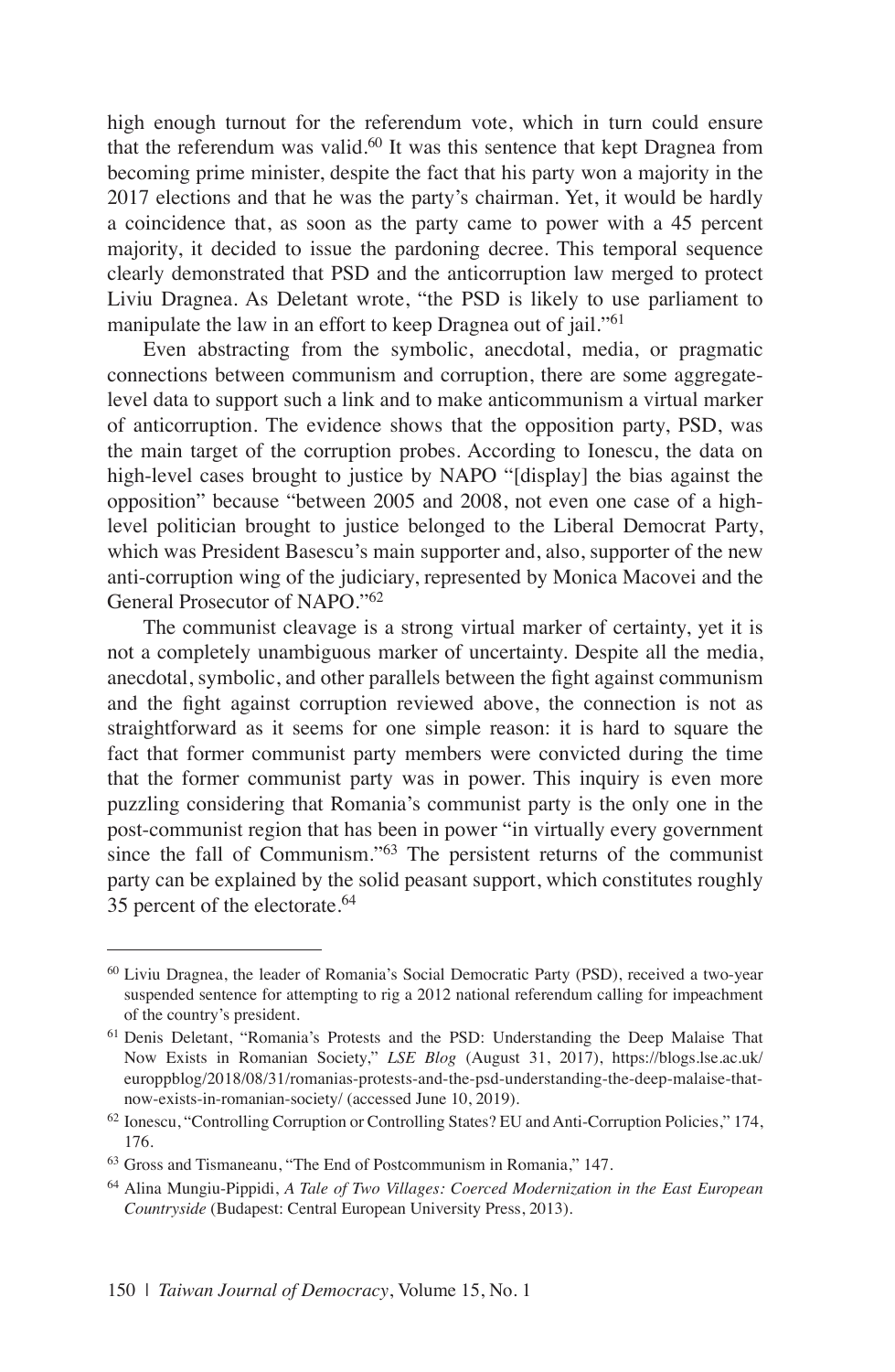Thus, the inquiry that should be put forward is to what extent the fight against corruption could stand as a virtual marker of the fight against communism. If the fight against communism was a fight against corruption, how can one explain the fact that Liviu Dragnea, despite heading the Chamber of Deputies, the lower house of parliament, and the former communist party, PSD, was sentenced to three and a half years in jail in June 2018,<sup>65</sup> after the 2017 protests and after PSD took 46 percent of the vote? To advance this inquiry even further, it should be noted that the National Anticorruption Directorate opened separate corruption investigations against key PSD figures: Dragnea, and Deputy Prime Minister Sevil Shhaideh.<sup>66</sup>

One possible answer to the line of questioning is that there was much confusion as to what counted as a communist party successor. These parries include the Social Democratic Party (PSD), the Democratic Party (PD), the Greater Romania Party (PRM), and the Socialist Work Party (PSM).<sup>67</sup> Confusion about the communist credentials of politicians can be traced back to the peculiarities of Ceausescu's regime. Many communist parties sprung up, as Ceausescu's regime was a personal dictatorship that did not have a solid institutional framework. Furthermore, Ceausescu's regime marginalized Gorbachev-style communist reformers, who used this marginalization to claim democratic credentials post-1989.<sup>68</sup> As a result of these peculiarities, communist parties splintered, adopted "ideological flexibility and opportunism," and, most importantly, starting forging their own brand of communism, sometimes taking advantage of personal rivalries.

### **Strategies of Authorities: The Role of Personalities and the Anticorruption Protests**

Personalities serve as a marker of certainty in the uncertain context of the anticorruption struggle. This marker of certainty decreases the cost to potential protesters in orienting themselves in a highly confusing anticorruption environment. The role played by President Klaus Iohannis is evidenced by

<sup>&</sup>lt;sup>65</sup> The charges date back to 2012, when Dragnea was a local council leader in Southern Romania and put two of his party officials on the local council's payroll, despite their not working for him. See "Liviu Dragnea a fost condamnat la 3 ani și 6 luni de închisoare cu executare în dosarul angajărilor fictive" [Liviu Dragnea was sentenced to 3 years and 6 months in prison for ordering a fictitious employment dossier], *G4Media.ro* (June 21, 2018), https://www.g4media. ro/alerta-liviu-dragnea-a-fost-condamnat-la-3-ani-si-6-luni-de-inchisoare-cu-executare-indosarul-angajarilor-fictive.html (accessed March 23, 2019).

<sup>66</sup> "Freedom in the World 2018: Romania Profile," Freedom House, https://freedomhouse.org/ report/freedom-world/2018/romania (March 23, 2019).

<sup>67</sup> Grigore Pop-Eleches, "A Party for All Seasons: Electoral Adaptation of Romanian Communist Successor Parties," *Communist and Post-Communist Studies* 41, no. 4 (2008): 472.

<sup>68</sup> Anna M. Grzymala-Busse, *Redeeming the Communist Past: The Regeneration of Communist Parties in East Central Europe* (Cambridge, UK: Cambridge University Press, 2002).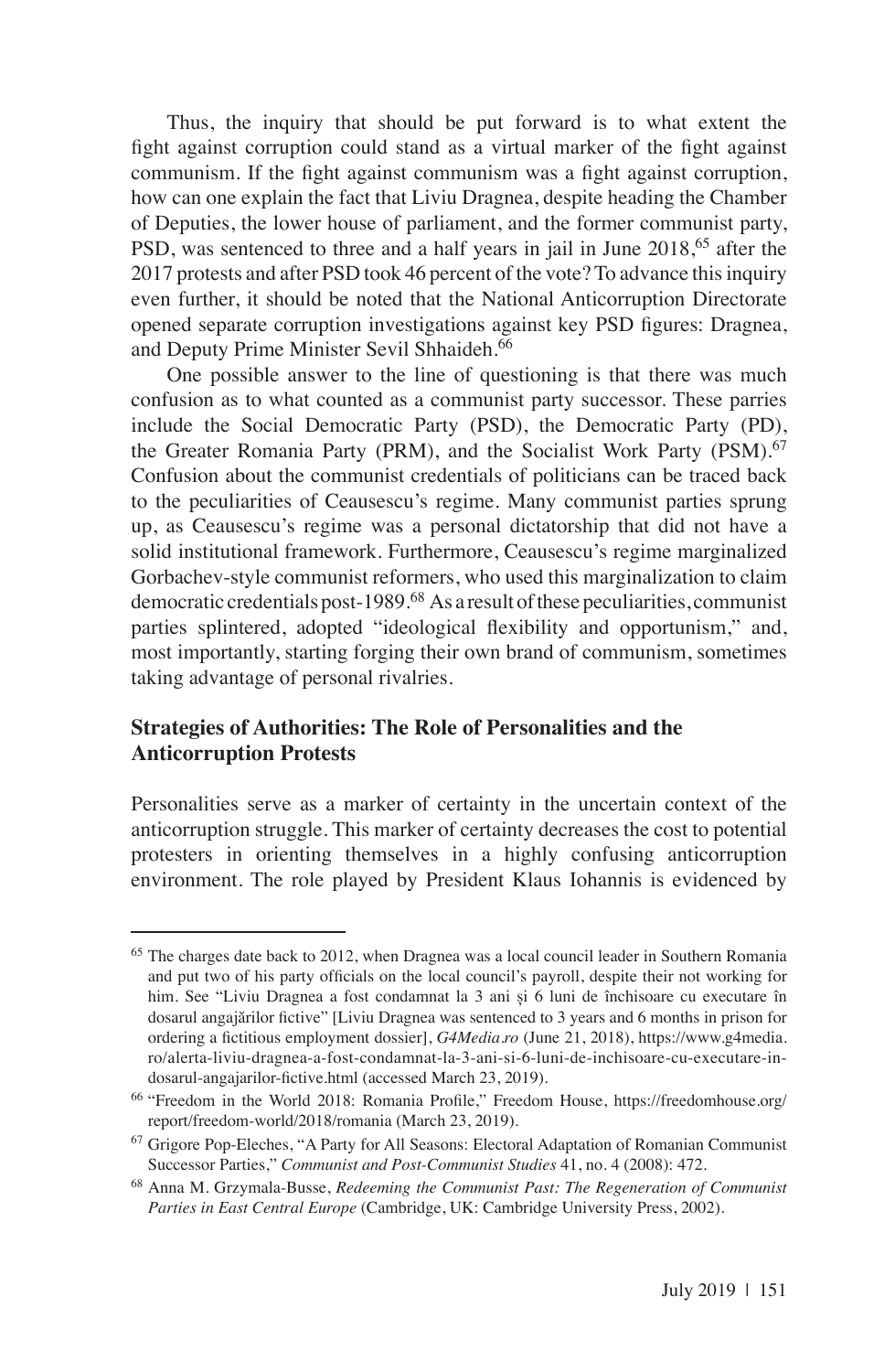his active and unambiguous positions against the decriminalization draft law and in support of the protesters. As documented above, he expressed these positions on Facebook, where he was the first European politician to reach one million likes.69 Beyond his public pronouncements on the anticorruption protests, Iohannis's personal brand includes values that are openly and directly opposed to corruption, such as an "incorruptible personality," "integrity, equidistance," and "decency."70 According to Irina Ana Lechintan, publication of the autobiography *Step by Step* (Pas cu pas) was a means to eradicate the negative characteristics of Iohannis's political brand, such as a lack of emotional connection with the electorate.<sup>71</sup> Due to the careful construction of his personal brand, Iohannis's position vis-à-vis the corruption protests was seen as that of a relatively unbiased outsider. Iohannis was markedly disconnected from communist-era crimes, as he was a representative of Romania's ethnic German minority and expected to embody the Westernstyle interpretation of integrity.<sup>72</sup> Although not everybody perceived Iohannis positively, some part of the population associated his background with a "moral revolt" against injustice and corruption.<sup>73</sup> His electoral win is attributed to the inability of Victor Ponta, his opponent, to "associate him with a political party or a politician who represented the 'old style' of Romanian politics" and "his image as an outsider."<sup>74</sup>

Personalities played an important role in shaping political opportunity structures, reducing uncertainty, and decreasing the costs of entering the protests, even when the candidates came from communist parties. In both the 2004 and 2009 presidential elections, the only viable candidates represented the two largest communist party successors, PSD and PD, which represented two former factions of the National Salvation Front, widely perceived as

<sup>69</sup> A. Drifter, "Klaus Iohannis Breaks Facebook Record Becoming First European Politician to Reach 1 Million Likes Milestone!" (2014), cited in Monica Pătrut, "The 2014 Presidential Elections Campaign in Romania: Connecting with Civic-ness on Facebook," in *Social Media and Politics in Central and Eastern Europe*, ed. Pawel Surowiec and Václav Štětka (London: Routledge, 2017), 45-63.

<sup>70</sup> Irina Ana Lechintan, "The Personal Brand Klaus Iohannis," *Sibiu* (2015), http://economice. ulbsibiu.ro/revista.studentilor/archive/RevStudEcoSib12015.pdf#page=27 (accessed June 10, 2019).

<sup>71</sup> Ibid.

 $72$  Ovidiu Oltean, "Klaus Iohannis' Presidential Term: Between High Hopes and Disillusionment," *European Yearbook of Minority Issues Online* 14, no. 1 (2017): 199-215, https://brill.com/view/ journals/ymio/14/1/article-p199\_199.xml (accessed June 10, 2019).

<sup>73</sup> Vintilă Mihăilescu, "Santa Klaus: Romanian Presidential Elections, Moral Revolt, and the Anthropological Discourse," *Perspectives in Politics/Perspective Politice* 7, no. 2 (2014): 13- 21.

<sup>74</sup> Mihnea Stoica, "Romania's Party System Remains in Flux Ahead of Next Year's Local and Parliamentary Elections," *LSE European Politics and Policy (EUROPP) Blog* (August 6, 2015), https://blogs.lse.ac.uk/europpblog/2015/08/06/romanias-party-system-remains-in-flux-aheadof-next-years-local-and-parliamentary-elections/ (accessed June 5, 2019).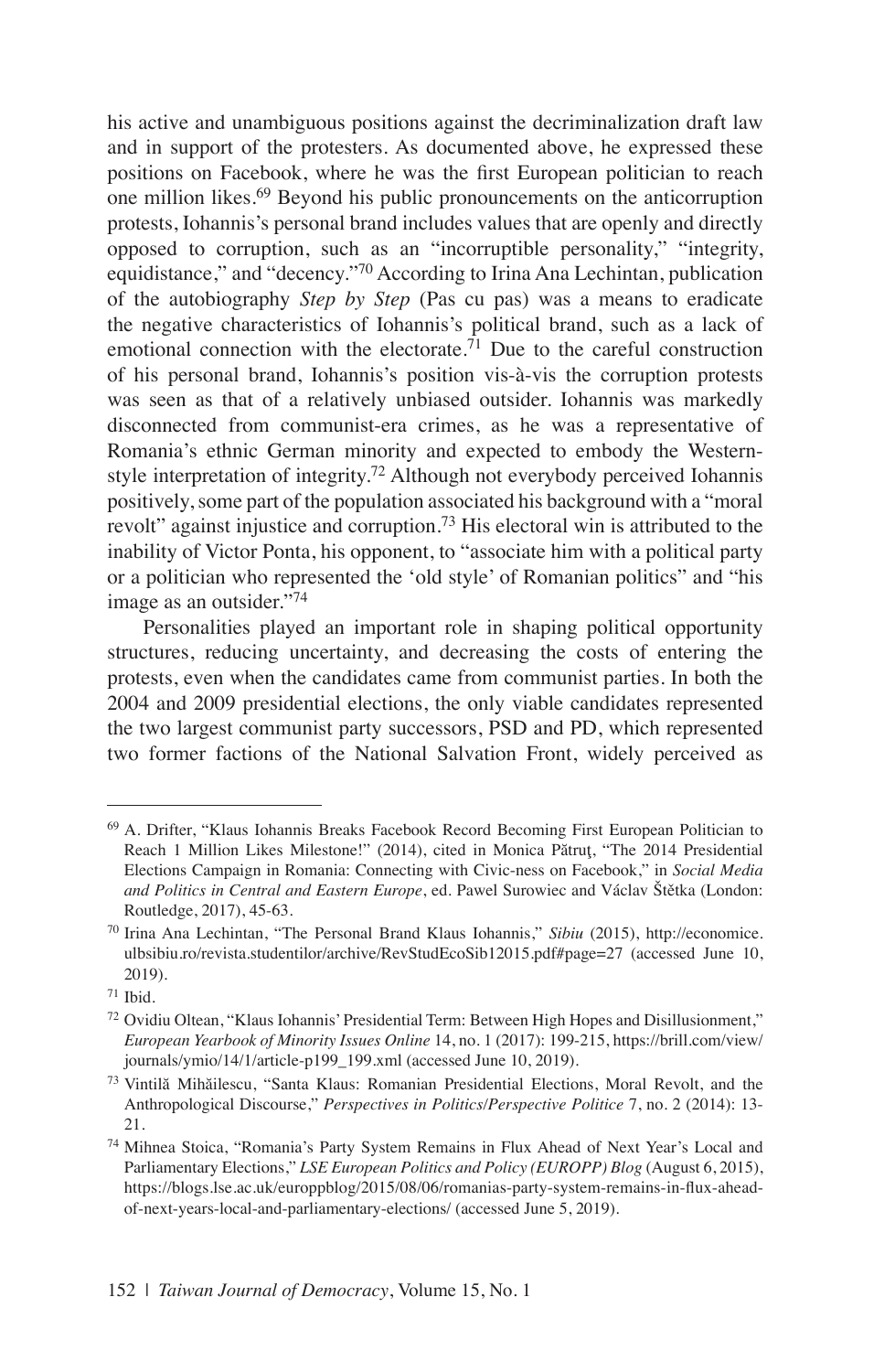the unofficial successor to the Romanian Communist Party.75 The stand-off between the two former communist officials in the 2004 Romanian presidential election is particularly instructive. Traian Basescu represented the center-right Democratic Party (*Partidul Democrat*, PD), which was part of the Justice and Truth Alliance (DA), and outgoing Prime Minister Adrian Nastase represented the center-left Social Democratic Party (*Partidul Social Democrat*, PSD).<sup>76</sup> During the final presidential debate, Basescu is said to have maneuvered strategically in both highlighting the common communist legacy he shared with his opponent, Nastase, and at the same time distancing himself from it. In other words, Basescu portrayed himself as a "communist with a difference."77

A linguistic analysis of Basescu's statement shows that he managed to prefigure his communist legacy by reshaping the boundary of what counted as a communist legacy: he

> cleverly and explicitly opts out of a fundamentalist, Manichean opposition between "us" and "them" as "anticommunists" vs. "ex-communists" and draws the dividing line elsewhere, i.e., between the majority of the population (in which he includes himself) and the ex-communist oligarchy (i.e., those communists who did live off political work and who had communist mentalities).<sup>78</sup>

Apart from astute rhetorical maneuvers, Basescu managed to serve as a virtual marker of certainty by launching a vigorous anticorruption campaign. To make his position as unambiguous as possible, he distanced himself from the corruption scandal in which his brother was embroiled. A few months before the 2004 elections, Basescu said in tears: "Between the need to ensure an independent justice system and the natural reflex of protecting your brother, I choose justice." To understand why Basescu served as a virtual marker of certainty, it is important to note that he was considered to have an "incandescent personality and combative attitude,"79 and to be a "player-president"<sup>80</sup> who was outspoken on issues, even when he could have served as a mere mediator. Basescu and Iohannis were the two outspoken and prominent office holders who played a central role in diminishing uncertainty and decreasing the cost

<sup>75</sup> Pop-Eleches, "A Party for All Seasons," 465-479.

<sup>76</sup> Ibid.

<sup>77</sup> Isabela Ieţcu-Fairclough, "Populism and the Romanian 'Orange Revolution': A Discourse-Analytical Perspective on the Presidential Election of December," *Studies in Language & Capitalism* 2 (2007): 31-74.

<sup>78</sup> Ibid.

<sup>79</sup> Gherghina and Miscoiu, "The Failure of Cohabitation," 681.

<sup>80</sup> Ryo Fujishima, "Traian Băsescu, 'Player-President': Romanian Semi-Presidentialism in a Comparative Perspective," *Russian and East European Studies* 41 (2012): 3-18.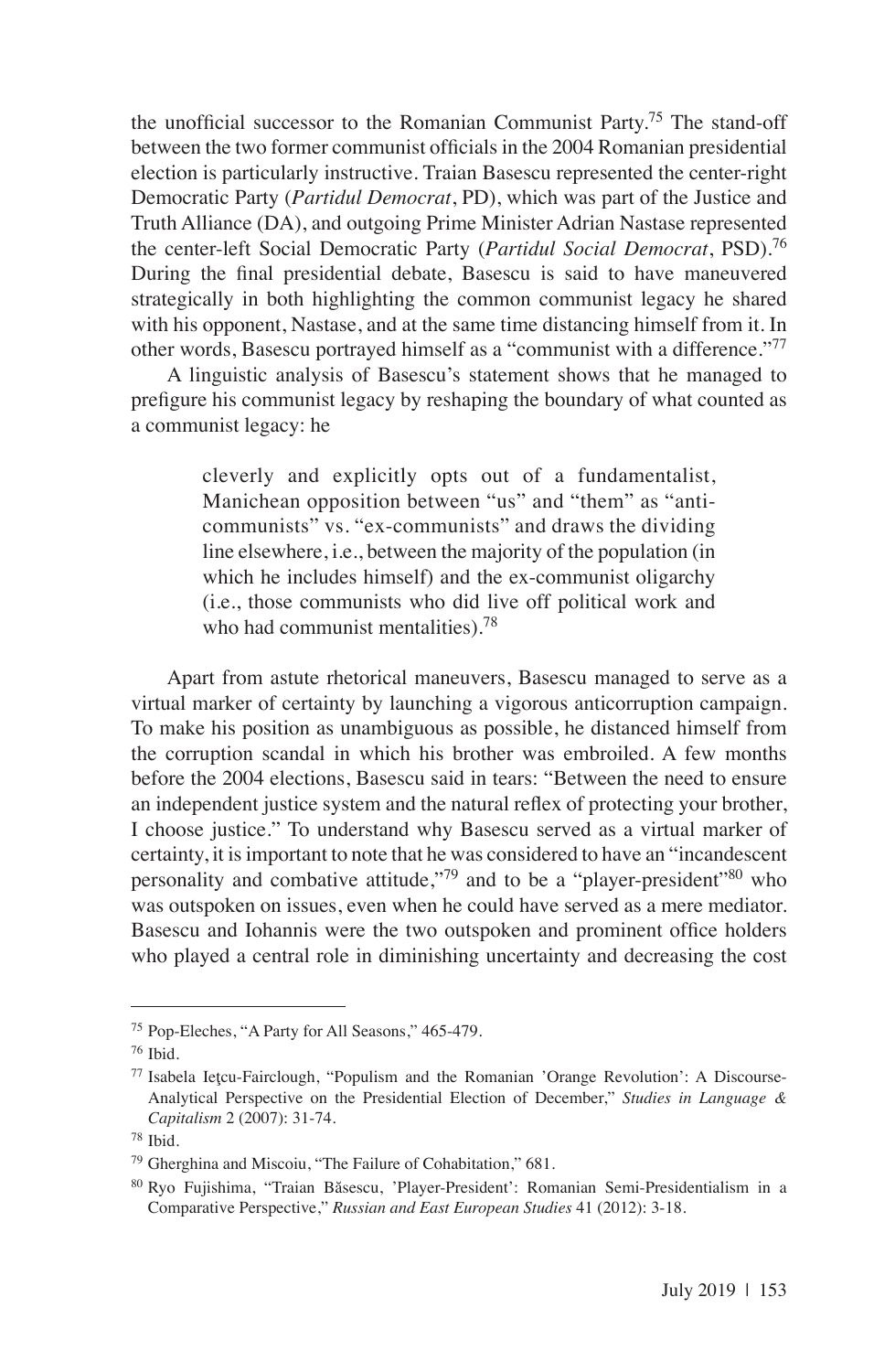of understanding on which side of the protest people should find themselves. In this capacity, their public images served to "organize" issues of national identity and national pride, which would have been too hard to pinpoint without prominent figures.

#### **Romania's 2017 Anticorruption Protests: Genesis and Success**

Romania's 2017 anticorruption protests emerged against a background of uncertainty. The uncertainty stemmed from several sources. It was not clear whether the corruption allegations, which were the reason why officials were indicted, were truthful. Establishing the veracity of a corruption allegation is by default very hard because it requires privileged access and insider knowledge. The air of uncertainty was fueled by the lack of knowledge whether the prosecutors, Kovesi and Macovei, were independent or politically biased. This doubt was premised on a more fundamental and omnipresent lack of clarity as to what rules guaranteed prosecutorial independence. There was additional uncertainty as to who should be authorized to lift the immunity of the officials facing the corruption allegations. Finally, it was unclear who should manage the secret service, which had access to information that could serve as the basis of corruption accusations. All in all, uncertainty was rife.

Given the high level of uncertainty, the essay suggests that there are some elements of the political opportunity structure in Romania that made the protests possible. The decisions of the protesters were explained through a cost-benefit analysis. In principle, uncertainty raised the cost of participating in the protests because it was unclear who was corrupt and who was meant to investigate corruption. The present analysis suggests that there are three "virtual markers of certainty" which decreased the cost of protesting and increased the benefits. The presence of strong presidential personalities served as short-cuts to potential protesters who wanted to orient themselves in the confusing corruption landscape. Furthermore, the communismanticommunism cleavage reduced uncertainty as to who was more likely to be corrupt. The general narrative posited that the members of the successor communist parties were more likely to have committed corrupt acts. Arguably, the communist-corruption equivalence reduced the relative cost of identifying the corrupt types. Finally, the executive stand-off between the president and the government, which is elected by parliament, made it more beneficial to participate in the protests, because the powers were very close and each protester could tip the balance.

The 2017 anticorruption protests were successful in the sense that they managed to make the governing PSD party drop the emergency draft law decriminalizing certain corruption-related crimes. There are other positive developments that are harder to quantify but may play a major role in gauging the success of the Romanian anticorruption fight. Prosecutor Kovesi and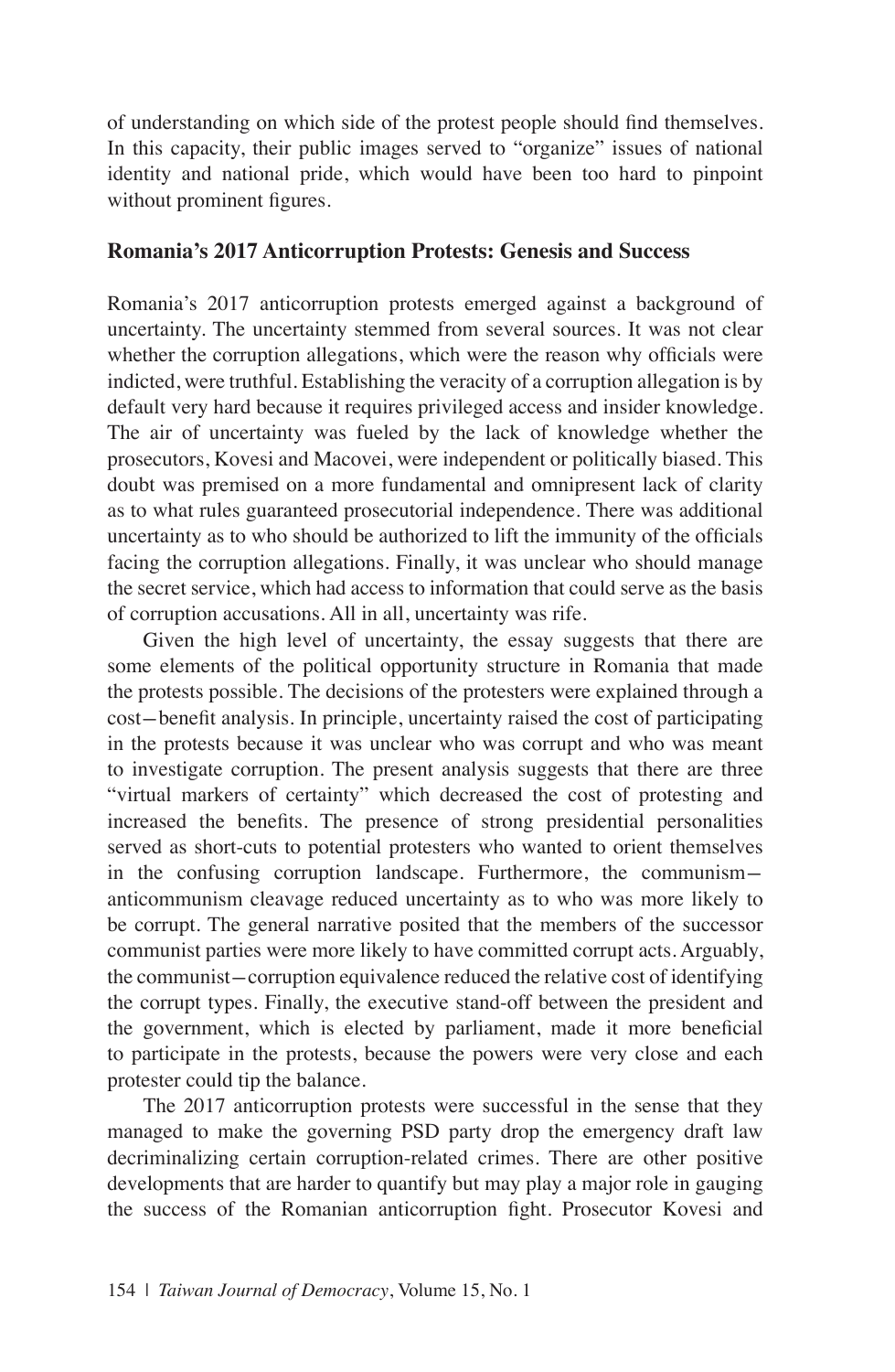Justice Minister Macovei came to serve as the heroes and "superstars."81 Kovesi is now the EU Chief Prosecutor. Macovei is a member of the European Parliament. The two women embodied the belief that the defeat of high-level corruption is possible and that "the most important thing is that Romanians feel that nobody is above the law."82 Every nation needs an anticorruption hero, and Romania certainly has its own.

| Year                                                                                        |           | 2008 2009 2010 2011 2012 2013 2014 2015 2016 2017 2018 |    |    |    |    |    |    |
|---------------------------------------------------------------------------------------------|-----------|--------------------------------------------------------|----|----|----|----|----|----|
| Freedom House*   4.00   4.00   4.00   4.00   4.00   4.00   4.00   3.75   3.75   3.75   3.75 |           |                                                        |    |    |    |    |    |    |
| <b>Corruption</b><br>Perception<br>$Index**$                                                | <b>NA</b> | NA   NA   NA                                           | 44 | 43 | 43 | 46 | 48 | 47 |

Table 1. Measures of Corruption in Romania

Sources: \* Freedom House, https://freedomhouse.org/report/freedom-world/2018/ romania (accessed March 23, 2019).

> \*\* "Corruption Perception Index 2018," *Transparency International*, https:// www. Transparency .org/cpi2018 (accessed May 23, 2019).

Yet, the achievements of the protests are considered by some to "have been modest and short-lived, with the country's ruling Social Democratic Party still maintaining power."83 The protests did not substantially improve Romania's standing in the Freedom House and Transparency International corruption indices (table 1). In general, the level of corruption in the country still is considered to be high. $84$  Furthermore, there are concerns that Romanians may have become desensitized to allegations of corruption, and that because of the high frequency of investigations, the moralizing effect of allegations has diminished. Instead of being perceived as potentially corrupt officials, those under investigation portray themselves as victims of witch hunts. Overall, the political system may have suffered because the damaged reputation of the convicted incumbents may have diminished the public's trust in the system as a whole.85

<sup>81</sup> Martin Banks, "Romania's Former Anti-Corruption 'Superstar' Now Being Targeted," *International Policy Digest* (February 19, 2019), https://intpolicydigest.org/2019/02/19/ romania-s-former-anti-corruption-superstar-now-being-targeted/ (accessed May 10, 2019).

<sup>&</sup>lt;sup>82</sup> Kit Gillet, " 'We Must Fight On'-Romania's Crusader against Corruption Will Not Back Down," *Guardian* (February 12, 2017), https://www.theguardian.com/world/2017/feb/12/ romania-corruption-chief-prosecutor-laura-codruta-kovesi--steely-vigilance (accessed May 19, 2019).

<sup>83</sup> Daniel Brett, "Why Romania's Protests Have Failed to Bring About Real Change," *LSE Blog*  (September 18, 2919), https://blogs.lse.ac.uk/europpblog/2018/09/19/why-romanias-protestshave-failed-to-bring-about-real-change/ (accessed May 23, 2019).

<sup>84</sup> Michael Hein, "The Fight against Government Corruption in Romania: Irreversible Results or Sisyphean Challenge?" *Europe-Asia Studies* 67, no. 5 (2015): 747-776.

<sup>85</sup> Donatella Della Porta and Alberto Vannucci, "Corruption and Anti-Corruption: The Political Defeat of 'Clean Hands' in Italy," *West European Politics* 30, no. 4 (2007): 835.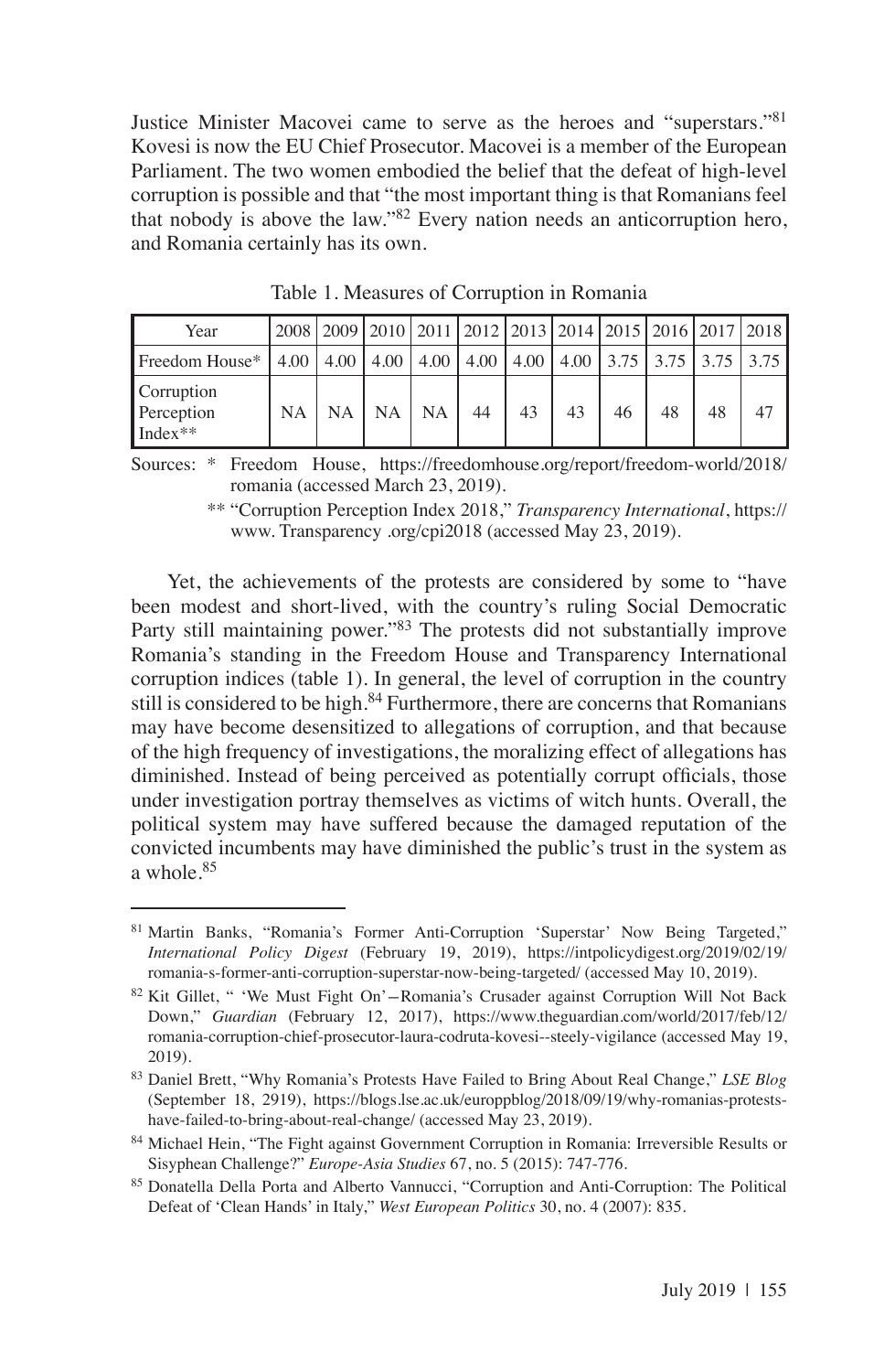Some of the most damning effects of the anticorruption efforts were to convey the sense that the anticorruption fight is inconsequential because convicted officials are not dismissed or are dismissed but reelected to office. For example, Prime Minister Victor Ponta resigned in November 2015 on corruption allegations as well as charges of plagiarism, only to return to power in January 2017. In another prominent example, Liviu Dragnea, one of the country's most powerful politicians, has been dogged by corruption charges for years, while heading the PSD. Thus, one hazard epiphenomenal to the anticorruption fight is to have normalized governance by convicted felons. Equally alarmingly, the recent acquittals of high-ranking officials have further bolstered the impression that convictions are inconsequential. In May 2018, the Romanian Supreme Court acquitted the Senate Speaker and former Prime Minister Calin Popescu Tariceanu for lying under oath in a real-estate graft trial; it acquitted former Prime Minister Victor Ponta, who was charged with forgery, money laundering, and being an accessory to tax evasion; and it acquitted the opposition National Liberal Party leader, Ludovic Orban, for requesting a bribe of 50,000 Euros. Other high-profile acquittals followed.<sup>86</sup>

Another vulnerability of the corruption fight is creating the impression that small victories are always reversible. One example of the reversibility of anticorruption victories is the case of the governing PSD, which dropped the decriminalization law in January 2017, only to up the ante and submit a bolder proposal to decriminalize abuse of office in cases involving even bigger thefts in December 2017. In another example, during the summer of 2017, the parliament passed legislation that generally will make it much more difficult to prosecute cases of corruption and abuse of office.<sup>87</sup> Furthermore, and equally important, in February 2019, a decree put forward by Justice Minister Tudorel Toader changed the appointment process of chief prosecutors and weakened the prosecutorial oversight over the investigations of magistrates.<sup>88</sup> The anticorruption fight also is unsuccessful to the extent that it has indicated that only those who cannot pay their way out of jail will face accountability.

On another level, the anticorruption fight may be ineffective, as corruption charges have come to be perceived as weapons to blackmail political opponents. It seems that the political process is a series of allegations and counter-

<sup>86</sup> Anna Maria Luca, "Graft Acquittals Threaten Romanian Prosecutors' Image," *Balkan Insight*  (May 24, 2018), https://balkaninsight.com/2018/05/24/romanian-prosecutors-face-scrutinyfor-graft-acquittals-05-23-2018/, Freedom House, https://freedomhouse.org/report/freedomworld/2018/romania (accessed March 23, 2019).

<sup>87</sup> Zselyke Csaky, "Romania's Attack on the Rule of Law Is Personal, Not Ideological," *Freedom House* (blog) (September 5, 2018), https://freedomhouse.org/blog/romania-s-attack-rule-lawpersonal-not-ideological (accessed June 24, 2019).

<sup>88</sup> "Romanian Magistrates Stage Unprecedented Protest against Judicial Changes," *Reuters* (February 22, 2019), https://www.reuters.com/article/us-romania-judiciary-protests/romanianmagistrates-stage-unprecedented-protest-against-judicial-changes-idUSKCN1QB1UG (accessed May 23, 2019).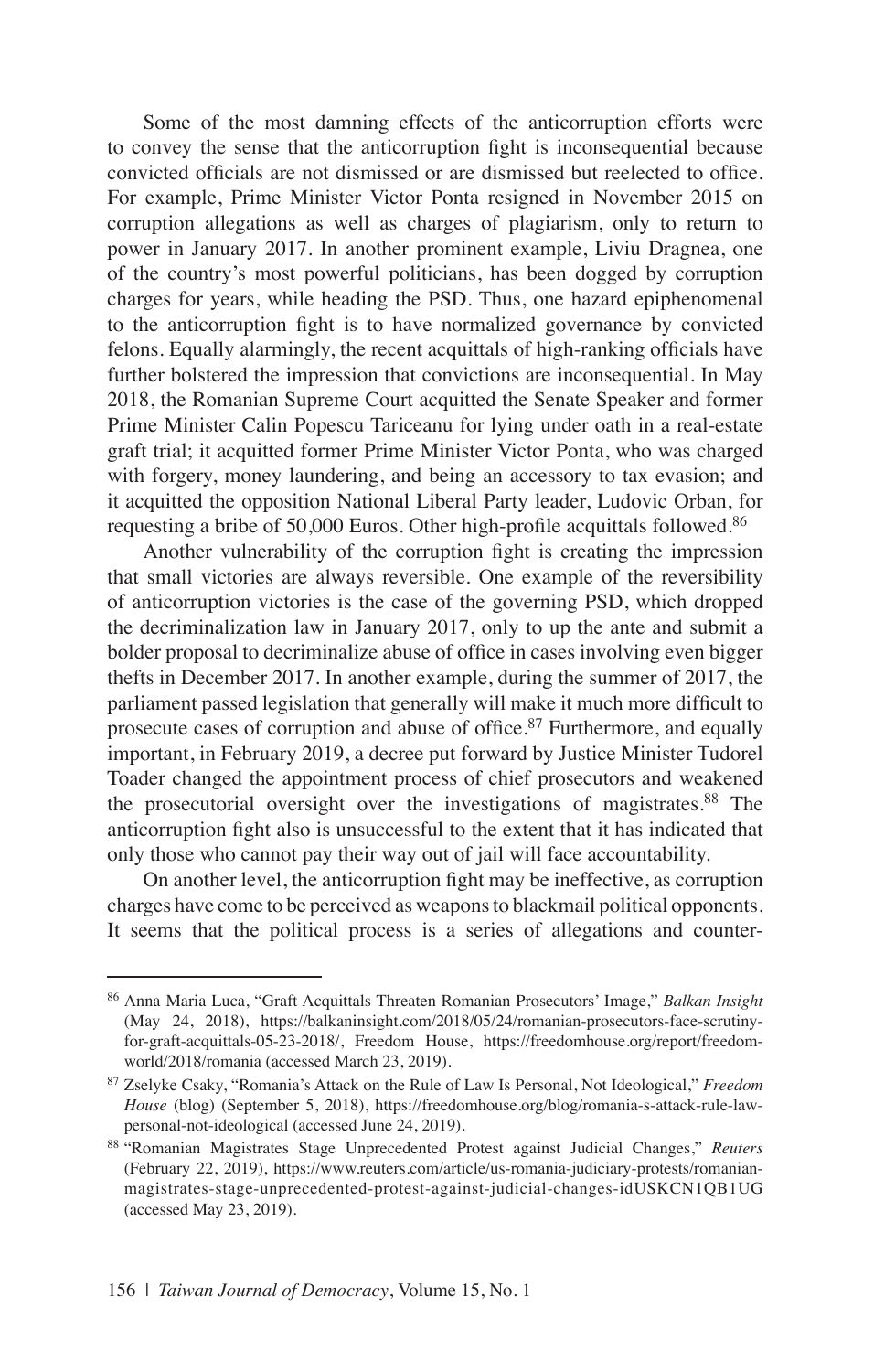allegations, punctuated by pushing secret notes with allegedly incriminating information at crucial and public moments. It proves the point that corruption allegations can be instrumentalized to shame opponents.